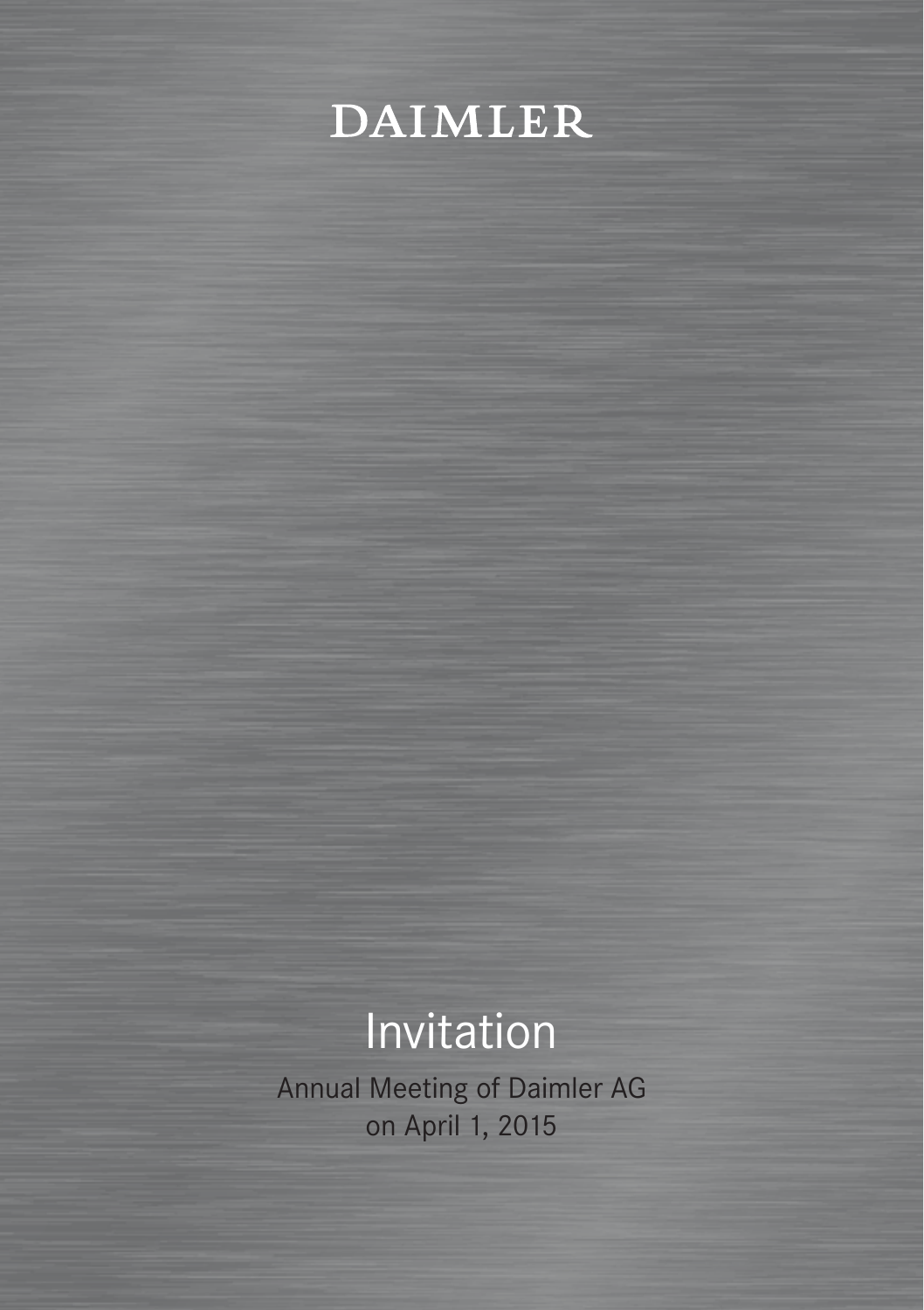# Key Figures

#### **Daimler Group**

|                                                                          | 2014           | 2013           | 2012           | 14/13         |
|--------------------------------------------------------------------------|----------------|----------------|----------------|---------------|
| Amounts in millions of euros                                             |                |                |                | % change      |
| Revenue                                                                  | 129,872        | 117,982        | 114,297        | $+101$        |
| Western Europe                                                           | 43,722         | 41,123         | 39,377         | $+6$          |
| thereof Germany                                                          | 20,449         | 20,227         | 19,722         | $+1$          |
| <b>NAFTA</b>                                                             | 38,025         | 32,925         | 31,914         | $+15$         |
| thereof United States                                                    | 33,310         | 28,597         | 27,233         | $+16$         |
| Asia                                                                     | 29,446         | 24,481         | 25,126         | $+20$         |
| thereof China                                                            | 13,294         | 10,705         | 10,782         | $+24$         |
| Other markets                                                            | 18,679         | 19,453         | 17,880         | $-4$          |
| Investment in property, plant and equipment                              | 4,844          | 4,975          | 4,827          | $-3$          |
| Research and development expenditure <sup>2</sup><br>thereof capitalized | 5,680<br>1,148 | 5,489<br>1,284 | 5,644<br>1,465 | $+3$<br>$-11$ |
| Free cash flow of the industrial business                                | 5,479          | 4,842          | 1,452          | $+13$         |
| EBIT <sup>3</sup>                                                        | 10,752         | 10,815         | 8,820          | $-1$          |
| Value added <sup>3</sup>                                                 | 4,416          | 5,921          | 4,300          | $-25$         |
| Net profit <sup>3</sup>                                                  | 7,290          | 8,720          | 6,830          | $-16$         |
| Earnings per share (in $\epsilon$ ) <sup>3</sup>                         | 6.51           | 6.40           | 6.02           | $+2$          |
| <b>Total dividend</b>                                                    | 2,621          | 2,407          | 2,349          | $+9$          |
| Dividend per share (in $\epsilon$ )                                      | 2.45           | 2.25           | 2.20           | $+9$          |
| Employees (December 31)                                                  | 279,972        | 274,616        | 275,087        | $+2$          |

1 Adjusted for the effects of currency translation, revenue increased by 12%.

2 For the year 2013, the figures have been adjusted due to reclassifications within functional costs.

3 For the year 2012, the figures have been adjusted, primarily for effects arising from application of the amended version of IAS 19.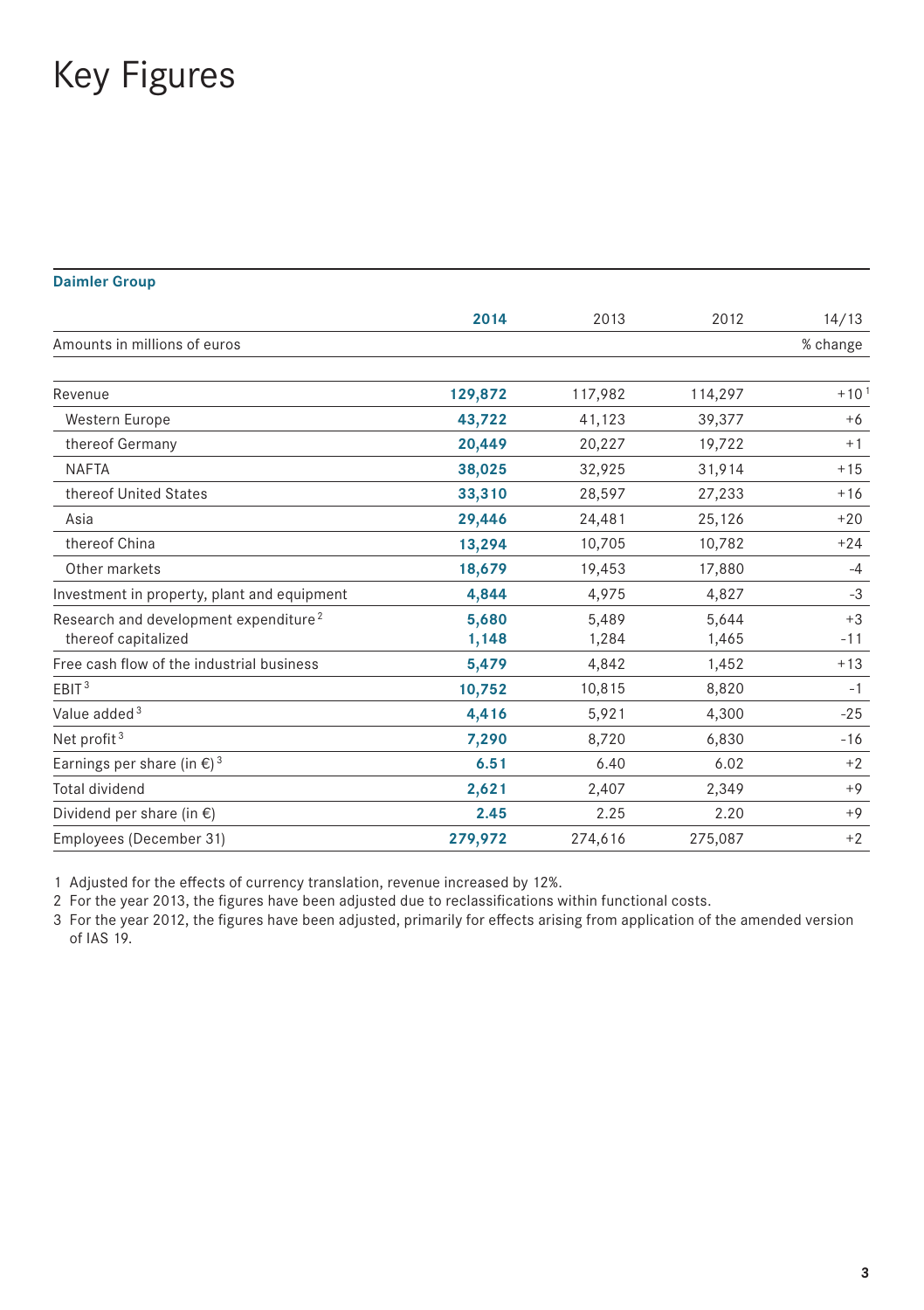# **Contents**

| 1. Presentation of the adopted financial statements of Daimler AG, the approved consolidated<br>financial statements, the combined management report for Daimler AG and the Group with the<br>explanatory reports on the information required pursuant to Section 289, Subsections 4 and 5,<br>Section 315, Subsection 4 of the German Commercial Code (Handelsgesetzbuch), and the report<br>of the Supervisory Board for the 2014 financial year | 5  |  |
|----------------------------------------------------------------------------------------------------------------------------------------------------------------------------------------------------------------------------------------------------------------------------------------------------------------------------------------------------------------------------------------------------------------------------------------------------|----|--|
| 2. Resolution on the allocation of distributable profit                                                                                                                                                                                                                                                                                                                                                                                            | 5  |  |
| 3. Resolution on ratification of Board of Management members' actions in the 2014 financial year                                                                                                                                                                                                                                                                                                                                                   |    |  |
| 4. Resolution on ratification of Supervisory Board members' actions in the 2014 financial year                                                                                                                                                                                                                                                                                                                                                     |    |  |
| 5. Resolution on the appointment of auditors for the Company and the Group for the 2015<br>financial year                                                                                                                                                                                                                                                                                                                                          |    |  |
| 6. Resolution on the election of a new member of the Supervisory Board                                                                                                                                                                                                                                                                                                                                                                             | 6  |  |
| 7. Resolution on authorization for the Company to acquire its own shares and on their utilization,<br>as well as on the exclusion of shareholders' subscription rights and rights to sell shares<br>to the Company                                                                                                                                                                                                                                 |    |  |
| 8. Resolution on authorization to use derivative financial instruments in the context<br>of acquiring own shares, as well as on the exclusion of shareholders' subscription rights<br>and rights to sell shares to the Company                                                                                                                                                                                                                     | 9  |  |
| 9. Resolution on authorization to issue convertible bonds and/or bonds with warrants and<br>on the exclusion of shareholders' subscription right; creation of Conditional Capital 2015<br>and amendment to the Articles of Incorporation                                                                                                                                                                                                           | 11 |  |
| 10. Resolution on the cancellation of the declaration of consent made by the Annual Meeting<br>on April 9, 2014 regarding the cancellation and new conclusion of a control and profit transfer<br>agreement with Daimler Financial Services AG                                                                                                                                                                                                     | 17 |  |
| Report of the Board of Management regarding items 7 and 8 of the Agenda                                                                                                                                                                                                                                                                                                                                                                            | 18 |  |
| Report of the Board of Management regarding item 9 of the Agenda                                                                                                                                                                                                                                                                                                                                                                                   | 22 |  |
| Total number of shares and voting rights                                                                                                                                                                                                                                                                                                                                                                                                           | 27 |  |
| Conditions for attending the Annual Meeting of the Shareholders and for exercising voting rights                                                                                                                                                                                                                                                                                                                                                   | 27 |  |
| Details of the e-service for shareholders                                                                                                                                                                                                                                                                                                                                                                                                          | 28 |  |
| Absentee voting procedure                                                                                                                                                                                                                                                                                                                                                                                                                          | 29 |  |
| Procedure for proxy voting                                                                                                                                                                                                                                                                                                                                                                                                                         | 29 |  |
| Note for shareholders entered in the US share register                                                                                                                                                                                                                                                                                                                                                                                             | 31 |  |
| Questions, motions, election proposals, requests for information                                                                                                                                                                                                                                                                                                                                                                                   | 32 |  |
| Information and documentation for the Annual Meeting                                                                                                                                                                                                                                                                                                                                                                                               |    |  |
| Internet   Information   Adresses                                                                                                                                                                                                                                                                                                                                                                                                                  |    |  |
| Financial Calendar 2015                                                                                                                                                                                                                                                                                                                                                                                                                            | 35 |  |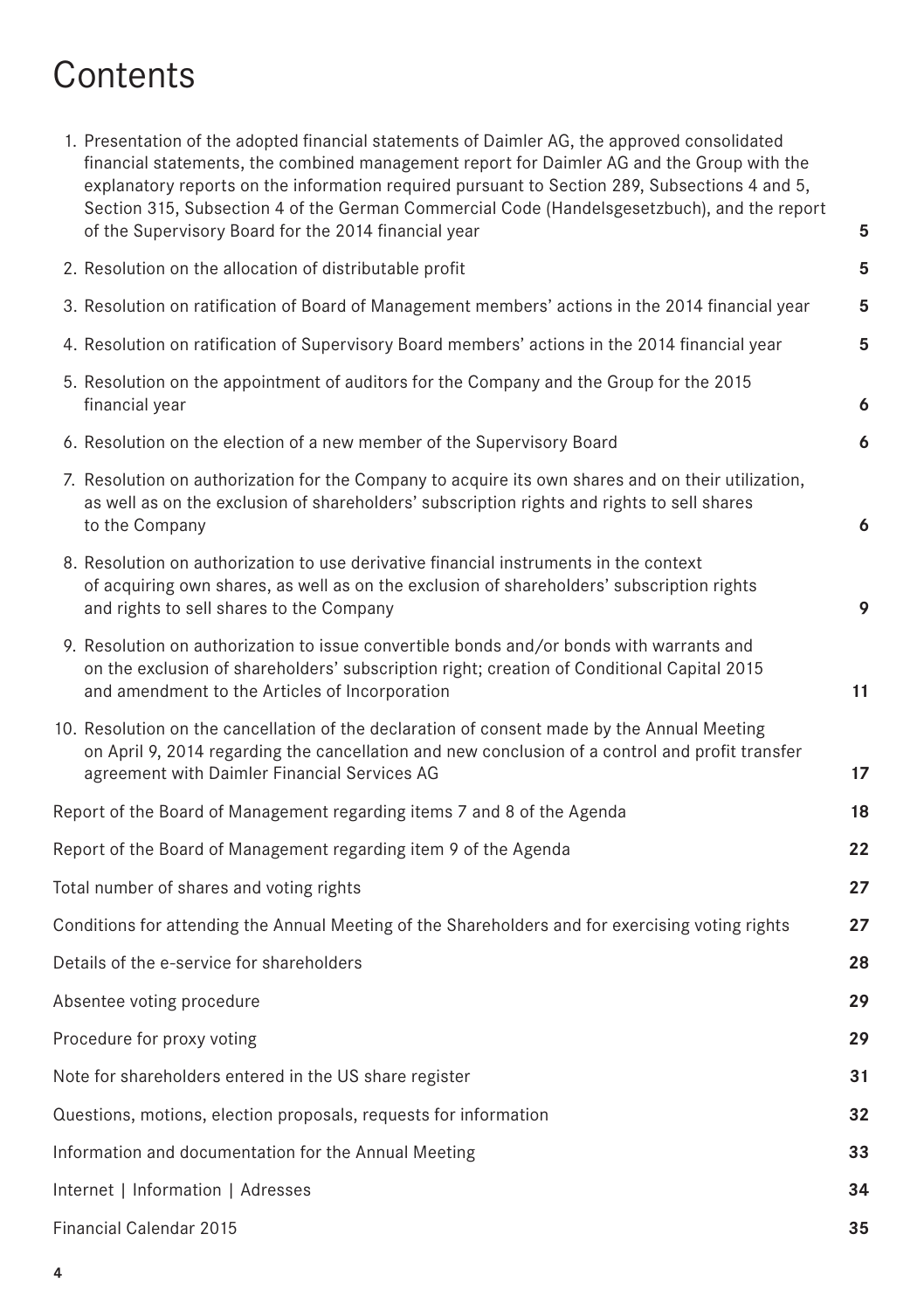#### <span id="page-3-0"></span>**Daimler AG, Stuttgart**

We herewith invite our shareholders to attend the Annual Meeting of the Shareholders of Daimler AG on Wednesday, April 1, 2015, at 10:00 a.m., in the CityCube Berlin, Entrance: Messedamm 26, 14055 Berlin, Germany. The invitation including the Agenda has been published in the German Federal Gazette (Bundesanzeiger) on February 17, 2015.

### Agenda

**1. Presentation of the adopted financial statements of Daimler AG, the approved consolidated financial statements, the combined management report for Daimler AG and the Group with the explanatory reports on the information required pursuant to Section 289, Subsections 4 and 5, Section 315, Subsection 4 of the German Commercial Code (Handelsgesetzbuch), and the report of the Supervisory Board for the 2014 financial year** 

The aforementioned documents are available on the Internet at www.daimler.com/ir/am2015.

#### **2. Resolution on the allocation of distributable profit**

The Board of Management and the Supervisory Board recommend that the distributable profit of €2,621,101,745.15 be allocated as follows:

| Dividend distribution of $E$ 2.45 |                                                   |  |  |  |
|-----------------------------------|---------------------------------------------------|--|--|--|
| for each no par-value share       |                                                   |  |  |  |
|                                   | entitled to dividends $\epsilon$ 2,621,101,745.15 |  |  |  |
| Transfer to retained earnings     |                                                   |  |  |  |
| Profit carried forward            |                                                   |  |  |  |
| Distributable profit              | €2,621,101,745.15                                 |  |  |  |
|                                   |                                                   |  |  |  |

The dividend will be paid out on April 2, 2015.

At the time of convocation of the Annual Meeting, the Company does not hold any treasury shares. Should the Company hold any treasury shares at the date of the Annual Meeting, such shares are not entitled to a dividend pursuant to Section 71b of the German Stock Corporation Act (Aktiengesetz). In that case, it is recommended to the Annual Meeting that with an unchanged dividend of €2.45 per no-par value share entitled to dividends the portion of the distributable profit attributable to nopar value shares not entitled to dividends shall be transferred to retained earnings.

#### **3. Resolution on ratification of Board of Management members' actions in the 2014 financial year**

The Board of Management and the Supervisory Board recommend that the actions of the Board of Management members who were in office in the financial year 2014 be ratified for that period.

#### **4. Resolution on ratification of Supervisory Board members' actions in the 2014 financial year**

The Board of Management and the Supervisory Board recommend that the actions of the Supervisory Board members who were in office in the financial year 2014 be ratified for that period.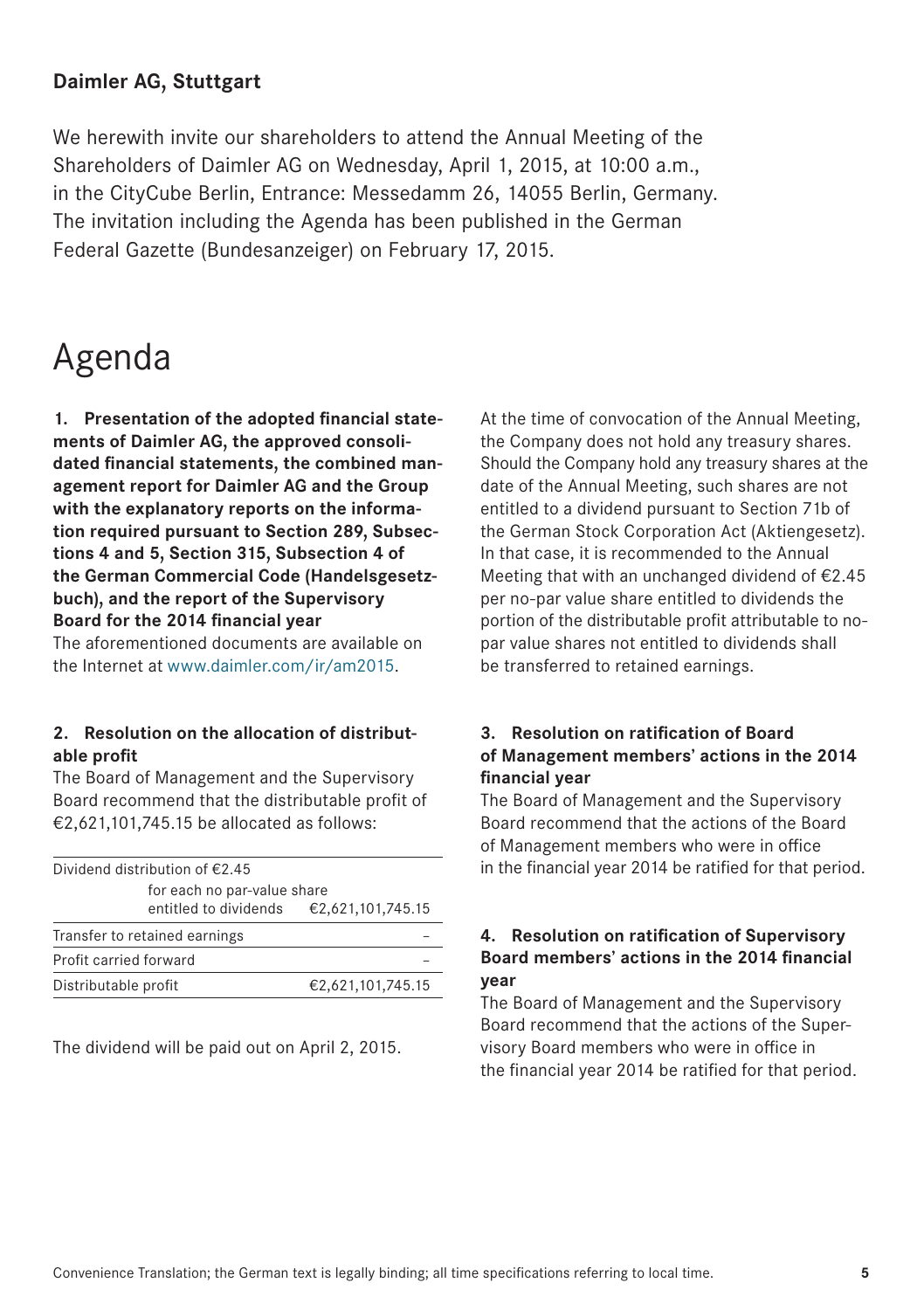#### <span id="page-4-0"></span>**5. Resolution on the appointment of auditors for the Company and the Group for the 2015 financial year**

Based on the recommendations of the Audit Committee, the Supervisory Board recommends that KPMG AG Wirtschaftsprüfungsgesellschaft, Berlin, be appointed as auditors for the audit of the yearend financial statements for the Company and the Group and a review of the interim financial statements for the 2015 financial year.

#### **6. Resolution on the election of a new member of the Supervisory Board**

At the close of the Annual Meeting on April 1, 2015, the period of office of Dr. Paul Achleitner as member of the Supervisory Board will end.

Pursuant to Section 96, Subsection 1 and Section 101, Subsection 1 of the German Stock Corporation Act (Aktiengesetz) and Section 7, Subsection 1, Sentence 1, No. 3 of the German Codetermination Act (Mitbestimmungsgesetz), the Supervisory Board is composed of ten members representing the shareholders and ten members representing the employees.

When electing the members of the Supervisory Board representing the shareholders, the Annual Meeting is not bound by election proposals.

The following election proposal is based on the recommendation of the Nomination Committee of the Supervisory Board. The recommendation has been made in line with the requirements of the German Corporate Governance Code and taking account of the targets specified by the Supervisory Board regarding its composition.

The Supervisory Board proposes the election of

Dr. Paul Achleitner, Munich, chairman of the Supervisory Board of Deutsche Bank AG

as member of the Supervisory Board representing the shareholders effective as of the end of this Annual Meeting for the period until the end of the Annual Meeting that passes a resolution on the ratification of the actions of the Boards for the fourth financial year after the beginning of the period of office. The financial year in which the period of office begins is not counted.

Dr. Paul Achleitner is a member of the following supervisory boards required by law or comparable domestic or foreign supervisory bodies:

Deutsche Bank AG (Chairman of the Supervisory Board) Bayer AG

In the appraisal of the Supervisory Board, Dr. Achleitner has no personal or business relation subject to disclosure recommendations pursuant to Section 5.4.1 of the German Corporate Governance Code with Daimler AG or its group companies, the corporate bodies of Daimler AG, or with a shareholder holding a material interest in Daimler AG.

#### **7. Resolution on authorization for the Company to acquire its own shares and on their utilization, as well as on the exclusion of shareholders' subscription rights and rights to sell shares to the Company**

The authorization to repurchase and use the Company's own shares (treasury shares) resolved by the Annual Meeting on April 14, 2010, and applying to the repurchase of the treasury shares up to April 13, 2015, is now to be replaced by a new authorization, valid until March 31, 2020, pursuant to Section 71, Subsection 1 No. 8 of the German Stock Corporation Act (Aktiengesetz).

The Board of Management and the Supervisory Board submit the following resolution for adoption:

a) The Company is authorized to acquire treasury shares in a volume of up to ten percent of the share capital existing at the time of the resolution by the Annual Meeting or at the time when the authorization is exercised if the latter value is lower. The shares acquired on the basis of this authorization together with other treasury shares owned by the Company or to be allocated to the Company pursuant to Sections 71a et seq. of the German Stock Corporation Act (Aktiengesetz) may at no time account for more than ten percent of the share capital from time to time.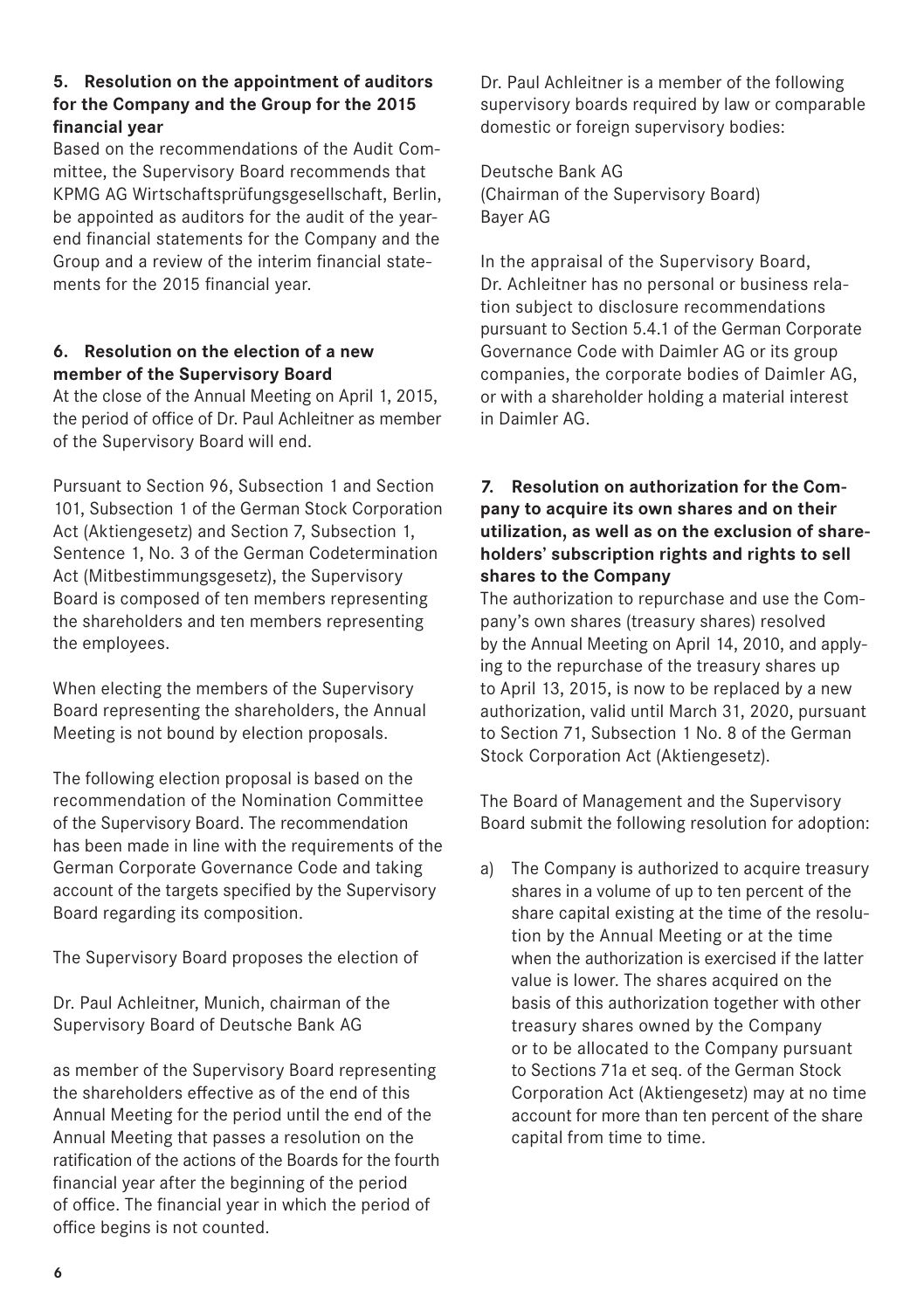The authorization is effective as of the adoption of the resolution by the Annual Meeting and shall remain in force until March 31, 2020. The authorization to acquire treasury shares resolved by the Annual Meeting on April 14, 2010, including the authorization resolved by the same Annual Meeting on the use of derivatives in connection with the repurchase of Company's shares, shall be canceled when this new authorization takes effect.

- b) The purchase may be made via the stock exchange or through a public offering made to all shareholders of the Company. Public offers can also be solicited by a request for the submission of offers.
	- aa) If the acquisition of the shares takes place through the stock exchange, the amount paid by the Company per share (excluding transaction costs) may not exceed the price determined at the opening of Xetra trading (or at the opening of a functionally equivalent successor to the Xetra system) on the Frankfurt Stock Exchange by more than five percent and may not be more than five percent lower than that price.
- bb) If the acquisition takes place through a public offering made to all shareholders of the Company, the offered purchase price or the prescribed limits of the offered purchase price range per share (excluding transaction costs) may not exceed the average price determined at the close of Xetra trading (or the close of a functionally equivalent successor to the Xetra system) on the Frankfurt Stock Exchange on the last ten days of trading before the day of publication of the Board of Management's decision about the offer or acceptance of offers made by the shareholders by more than ten percent and may not be more than ten percent lower than that price. If, after the publication of a purchase offer or the publication of a solicitation to submit subscription offers, there are market price movements that may be material to the success of the offer, the offer may be adjusted during the submission period or up to acceptance.

 If the number of shares in the Company tendered or offered by shareholders for purchase exceeds the total volume which the Company intends to repurchase, the shareholders' right to tender may be excluded to the extent that the repurchase will be in proportion to the shares tendered or offered by each shareholder. The preferential treatment or acceptance of small lots of up to 100 shares in the Company per shareholder as well as rounding according to commercial principles may be provided for.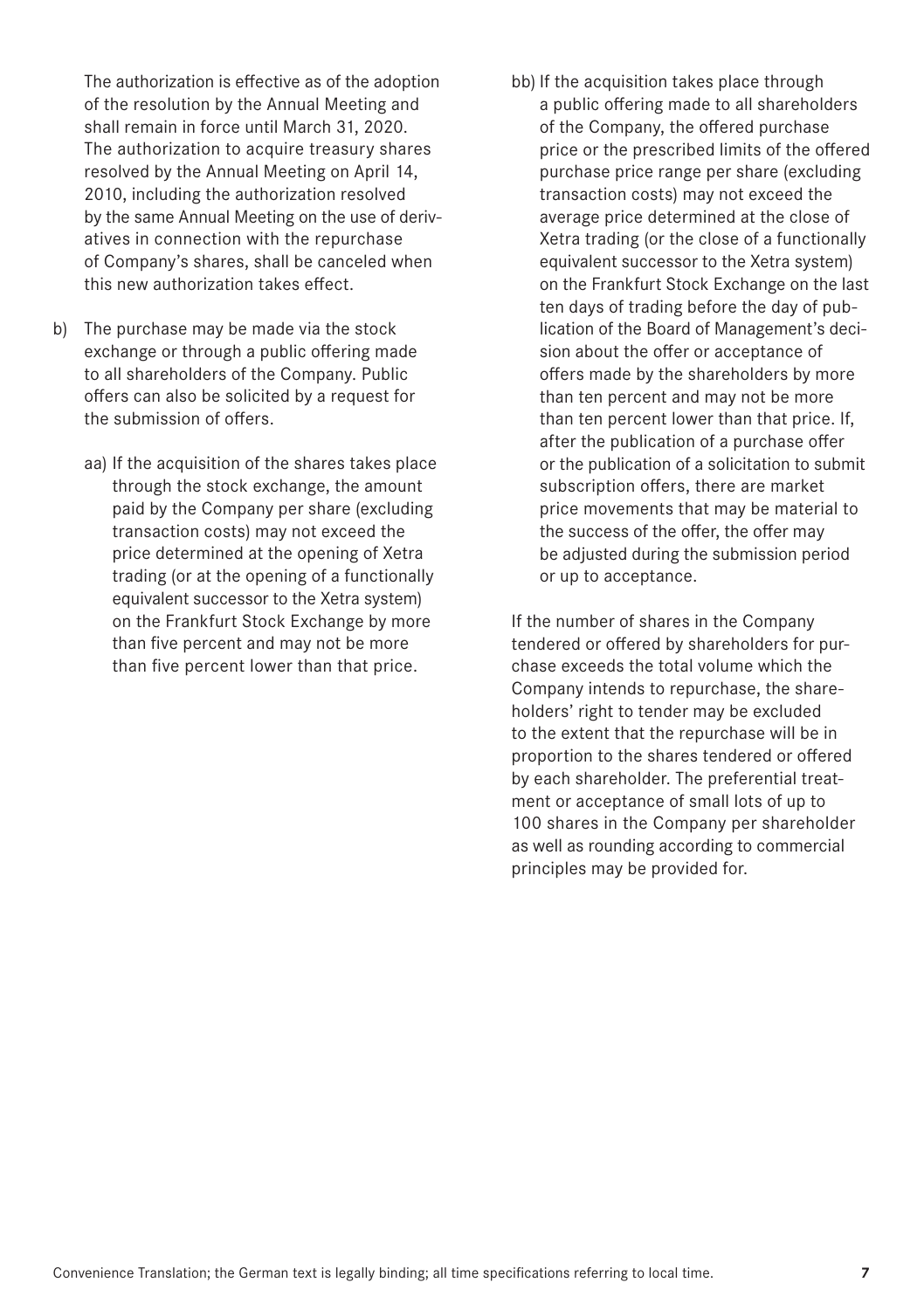- c) The Company is authorized to use Company's own shares that have been or will be acquired as a result of this or an earlier authorization pursuant to Section 71, Subsection 1 No. 8 of the German Stock Corporation Act (Aktiengesetz), in addition to selling them through the stock exchange or offering them to all shareholders in proportion to their quota participations, also for all other legally permissible purposes, in particular the following purposes:
	- aa) Company's own shares may be offered and transferred in exchange for consideration in kind, in particular in the context of business combinations or for the purpose of acquiring (also indirectly) companies, businesses, parts of companies, participations or other assets or rights to acquire assets, including receivables against the Company or its affiliates pursuant to Sections 15 et seq. of the German Stock Corporation Act (Aktiengesetz).
	- bb) Company's own shares can be sold in another way than through the stock exchange or through an offer made to all shareholders if the shares are sold for cash at a price that is not significantly lower than the stock-exchange price of shares of the same type in the Company at the time of sale.
	- cc) Company's own shares may be used to fulfill or secure obligations or rights to acquire Company's shares, in particular under or in connection with convertible bonds and/or bonds with warrants that have been or will be issued by the Company or its affiliates pursuant to Sections 15 et seq. of the German Stock Corporation Act (Aktiengesetz).
- dd) Company's own shares may be directly or indirectly issued to employees of the Company and its affiliates pursuant to Sections 15 et seq. of the German Stock Corporation Act (Aktiengesetz), to board members of the Company's affiliates or to third parties which assign to those persons the economic ownership and/or the economic benefit of the shares, or may be used to fulfill obligations arising from securities lending or borrowing performed for acquiring these shares for any of these purposes. In particular, they may be offered for acquisition, awarded and transferred for free or against payment to said persons, provided that the employment relationship or board membership exists at the time of the offer, award commitment or transfer.
- ee) Company's treasury shares may be cancelled without an additional resolution by the Annual Meeting being required for such cancellation or its implementation. Such cancellations can also be carried out by way of a capital decrease or without capital decrease by adjusting the pro rata amount of the other shares relative to the Company's share capital. In this case, the Board of Management is authorized to amend the stated number of shares in the Articles of Incorporation.
- d) The authorizations in this resolution may be exercised once or several times, solely or jointly, in whole or in part also by any of the Company's affiliates within the meaning of Sections 15 et seq. of the German Stock Corporation Act (Aktiengesetz) or by third parties acting on behalf of the Company or any of its affiliates.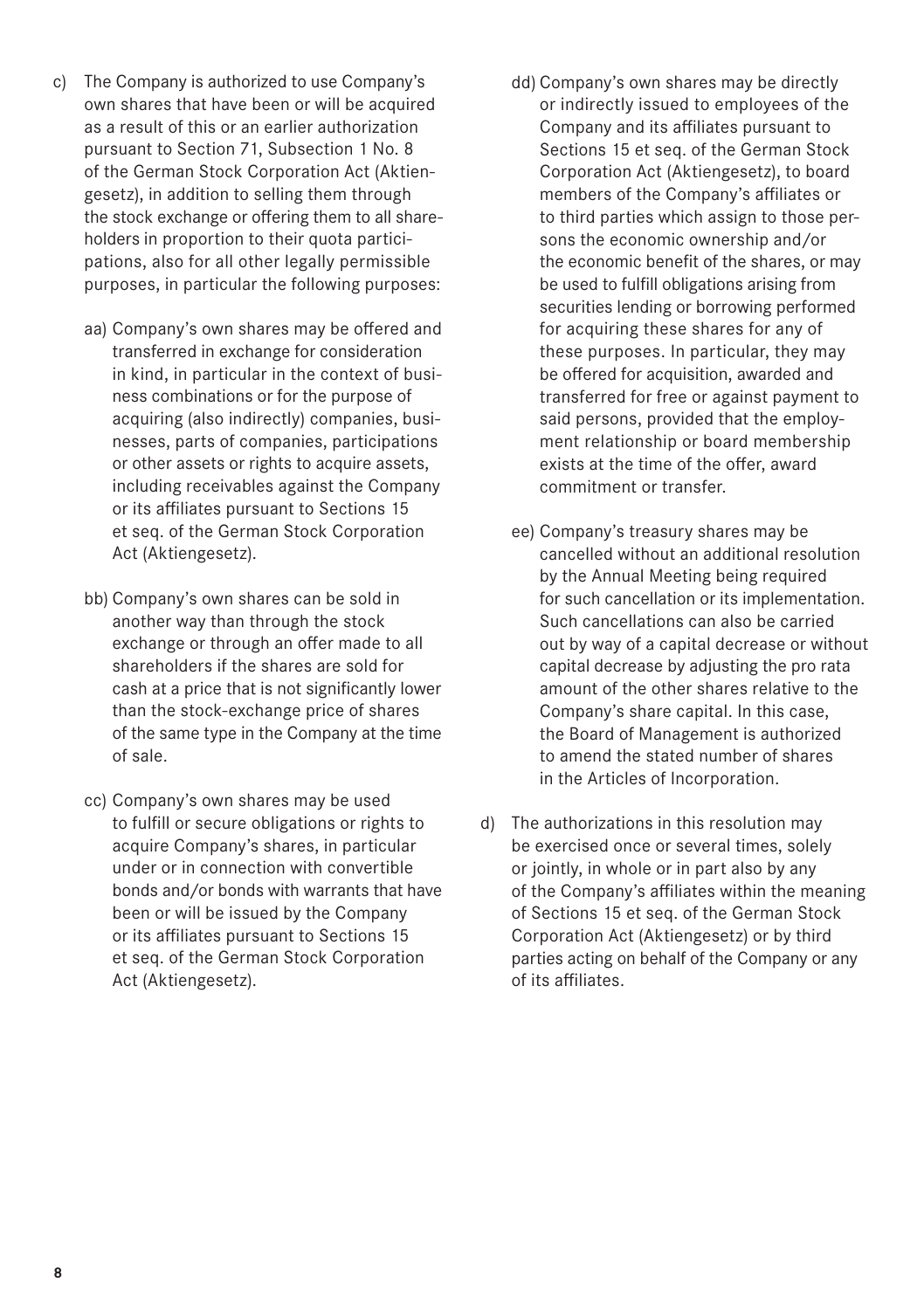<span id="page-7-0"></span>e) Shareholders' subscription rights relating to repurchased treasury shares in the Company shall be excluded to the extent to which such shares are used in accordance with the authorizations pursuant to lit. c) aa) through dd) above. Moreover, the Board of Management is authorized, with the consent of the Supervisory Board, to exclude subscription rights in order to grant holders/creditors of conversion or warrant rights or corresponding conversion or warrant obligations on Company's shares subscription rights as compensation against the effects of dilution to the extent to which they would be entitled upon exercising such rights or fulfilling such obligations. Finally, the subscription right with regard to fractional amounts may be excluded from an offer to acquire Company's shares made to all shareholders.

 The portion of the share capital mathematically attributable to the shares utilized under the authorizations pursuant to lit. c) bb) and cc) may not exceed 10% of the share capital existing at the time of the resolution, or of the share capital existing at the time of the authorization being exercised, if the latter is lower, as far as the shares – in mutatis mutandis application of the provisions of Section 186, Subsection 3 Sentence 4 of the German Stock Corporation Act (Aktiengesetz) – are issued against cash payment not significantly lower than the stock market price with shareholders' subscription rights being excluded. When determining this limit of 10% of the share capital, shares shall also be taken into account which, during the term of this authorization until its use, are issued or disposed of by direct or mutatis mutandis application of Section 186, Subsection 3, Sentence 4 of the German Stock Corporation Act (Aktiengesetz). Furthermore, also shares to be issued or disposed of on the basis of a convertible bond or warrant bond issued during the term of this authorization, with shareholders' subscription rights excluded in accordance with Section 186, Subsection 3, Sentence 4 of the German Stock Corporation Act (Aktiengesetz) are to be included.

The written report of the Board of Management on the reasons for which it is to be authorized to exclude the shareholders' subscription rights and tender rights under certain conditions (Section 71, Subsection 1, No. 8 Sentence 5 in conjunction with Section 186, Subsection 4, Sentence 2 and Section 186, Subsection 3, Sentence 4 of the German Stock Corporation Act (Aktiengesetz)) is reproduced after this Agenda. The report is made together with the report under Agenda Item 8.

**8. Resolution on authorization to use derivative financial instruments in the context of acquiring own shares, as well as on the exclusion of shareholders' subscription rights and rights to sell shares to the Company** In addition to the authorization proposed under Agenda Item 7 regarding the acquisition of the Company's own shares pursuant to Section 71, Subsection 1 No. 8 of the German Stock Corporation Act (Aktiengesetz), the Company shall be authorized to acquire its own shares also with the use of derivatives and to conclude corresponding derivative contracts. Derivative transactions legally permissible without authorization of the Annual Meeting shall remain unaffected.

The Board of Management and the Supervisory Board submit the following resolution for adoption:

a) In addition to the authorization proposed under Agenda Item 7 regarding the acquisition of the Company's own shares pursuant to Section 71, Subsection 1 No. 8 of the German Stock Corporation Act (Aktiengesetz), the acquisition of treasury shares may also be conducted, aside from in the manner described therein, with the use of derivatives, or derivatives may be used with which the company undertakes to repurchase own shares. This authorization may be exercised in whole or in part, in one or several (including different) transactions or in connection with other legally admissible transactions not covered by this authorization, by the Company or any of its affiliates within the meaning of Sections 15 et seq. of the Stock Corporation Act (Aktiengesetz), or by third parties acting on behalf of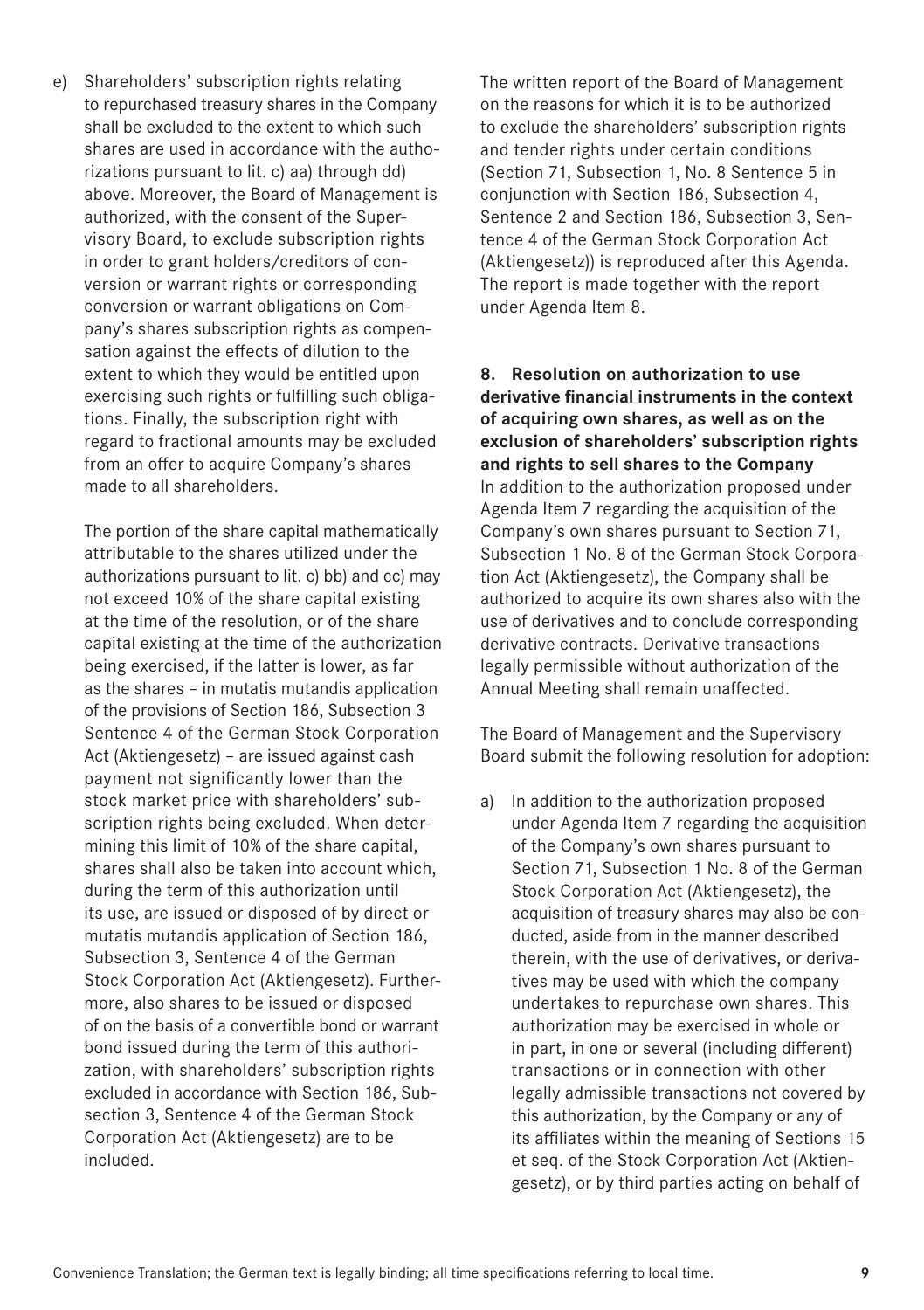the Company or any of its affiliates. Options may be sold whereby the Company takes on the obligation to acquire Company's shares upon exercise of the options ("put option"). Furthermore, options entitling the Company to acquire Company's shares upon exercise of the options ("call option") may also be purchased and exercised. Additionally, forward purchase agreements to buy Company's shares with more than two trading days between the conclusion of the agreement and the delivery of the shares purchased ("forward purchases") may be entered into. Lastly, shares in the Company may be acquired by using a combination of these derivatives (hereinafter, all the above instruments are collectively referred to as "derivatives").

 The use of derivatives in the context of acquiring treasury shares requires the consent of the Supervisory Board. This can be granted generally, or relating to a certain period, or for a certain volume.

 All share acquisitions with the use of derivatives are restricted to shares in a maximum volume of five percent of the share capital at the time when the resolution is made by the Annual Meeting. The term of a derivative must not exceed 18 months and must be chosen in such a way that the purchase of the shares upon exercise of the derivative takes place no later than March 31, 2020.

b) The derivatives must be concluded with financial institutions experienced in the implementation of complex transactions. The derivative conditions must ensure that the derivatives are honored only with shares that were acquired under observance of the principle of equal treatment.

 The price agreed on in the relevant derivative and to be paid per share upon exercise of a put or a call option or in fulfillment of a forward purchase may not exceed the average price determined at the close of Xetra trading (or at the close of a functionally equivalent successor to the Xetra system) on the Frankfurt Stock Exchange on the last three days of trading before the conclusion of the respective derivative transaction by more than ten percent and may not be more than ten percent lower than that price (in each case excluding transaction costs, but taking into consideration the option premium received or paid).

 The price to be paid by the Company for derivatives shall not be significantly higher, and the price received by the Company for derivatives shall not be significantly lower, than the theoretical market price of the respective derivative calculated in accordance with generally accepted actuarial methods. Among other factors, the predetermined strike price shall be taken into account when determining the theoretical market price.

 If derivatives are used under observance of the aforementioned regulations, the shareholders' right to conclude such derivative transactions with the Company is excluded in accordance with Section 186, Subsection 3, Sentence 4 of the German Stock Corporation Act (Aktiengesetz). The shareholders also have no right to conclude derivative transactions insofar as in connection with the intended acquisition of the Company's own shares with the use of derivatives there is a preferred offer for the conclusion of derivative transactions related to lower numbers of shares.

 Shareholders have the right to sell shares to the Company only to the extent that the Company is obliged to accept shares from them from concluded derivative contracts. Any further tender rights are excluded.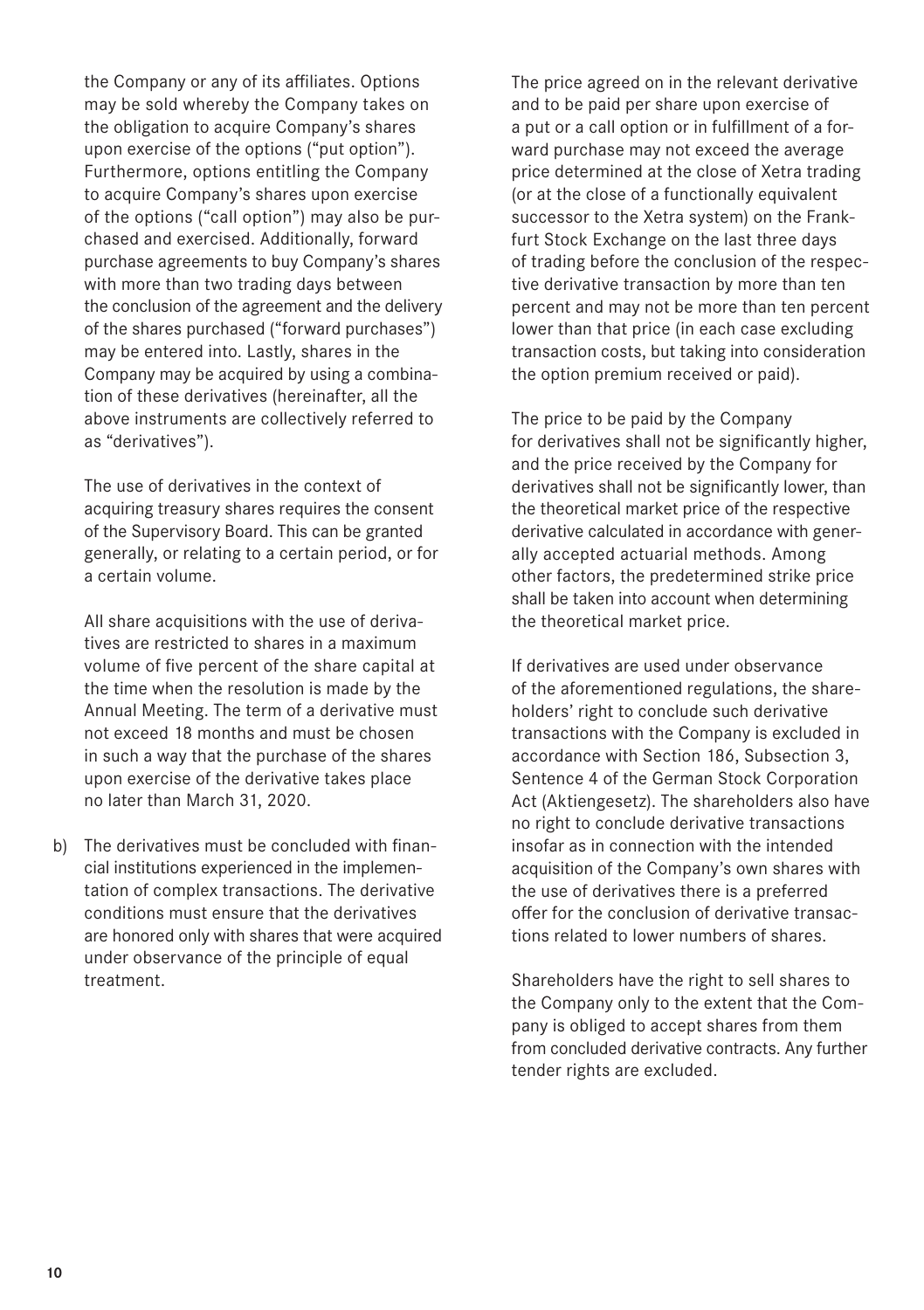- - Convenience Translation; the German text is legally binding; all time specifications referring to local time. **11**

<span id="page-9-0"></span>c) The regulations stated under Agenda Item 7 lit. c), d) and e) also apply to the utilization of treasury shares acquired with the use of derivatives.

The written report of the Board of Management on the reasons for which it is to be authorized to exclude the shareholders' subscription rights and tender rights under certain conditions (Section 71, Subsection 1, No. 8 Sentence 5 in conjunction with Section 186, Subsection 4, Sentence 2 and Section 186, Subsection 3, Sentence 4 of the German Stock Corporation Act (Aktiengesetz)) is reproduced after this Agenda together with the report on Agenda Item 7.

**9. Resolution on authorization to issue convertible bonds and/or bonds with warrants and on the exclusion of shareholders' subscription right; creation of Conditional Capital 2015 and amendment to the Articles of Incorporation** The authorization to issue convertible bonds and/ or bonds with warrants that the Annual Meeting granted on April 14, 2010 and that the Company to date has not made use of is limited in time by April 13, 2015. It is to be replaced with a new authorization.

The Conditional Capital 2010 described in Article 3, Paragraph 3 of the Articles of Incorporation, which serves to fulfill conversion and warrant rights or obligations arising from convertible bonds and/or bonds with warrants issued under the aforementioned authorization, is to be cancelled. In order to secure maximum possible flexibility for corporate financing and access to borrowed capital at favorable interest rates, it is to be replaced with Conditional Capital 2015.

The Board of Management and the Supervisory Board submit the following resolution for adoption:

a) Cancellation of the existing Conditional Capital 2010 and deletion of Article 3, Paragraph 3 of the Articles of Incorporation

 The Conditional Capital 2010 approved under Agenda Item 11 of the Annual Meeting on April 14, 2010 in an amount of up to €500,000,000 for the fulfillment of conversion rights and/or warrant rights or respective obligations arising from convertible bonds and/or bonds with warrants issued on the basis of the authorization limited until April 13, 2015 granted by the same Annual Meeting is cancelled and the related Article 3, Paragraph 3 of the Articles of Incorporation is deleted.

- b) New authorization to issue convertible bonds and/or bonds with warrants
	- aa) Face value, period of authorization, maturity, share capital amount

 The Board of Management, with the consent of the Supervisory Board, is authorized until March 31, 2020 to issue bearer and/ or registered convertible bonds and/or bonds with warrants or a combination of these instruments (hereinafter jointly referred to as "bonds") with a total face value of up to €10,000,000,000 with a maturity of no more than ten years, and to grant the holders or creditors of these bonds conversion rights or warrant rights for new registered no-par-value shares in Daimler AG with an allocable portion of the share capital of up to €500,000,000 in accordance with the details defined in the terms and conditions of the convertible bonds or bonds with warrants (hereinafter referred to as the "conditions").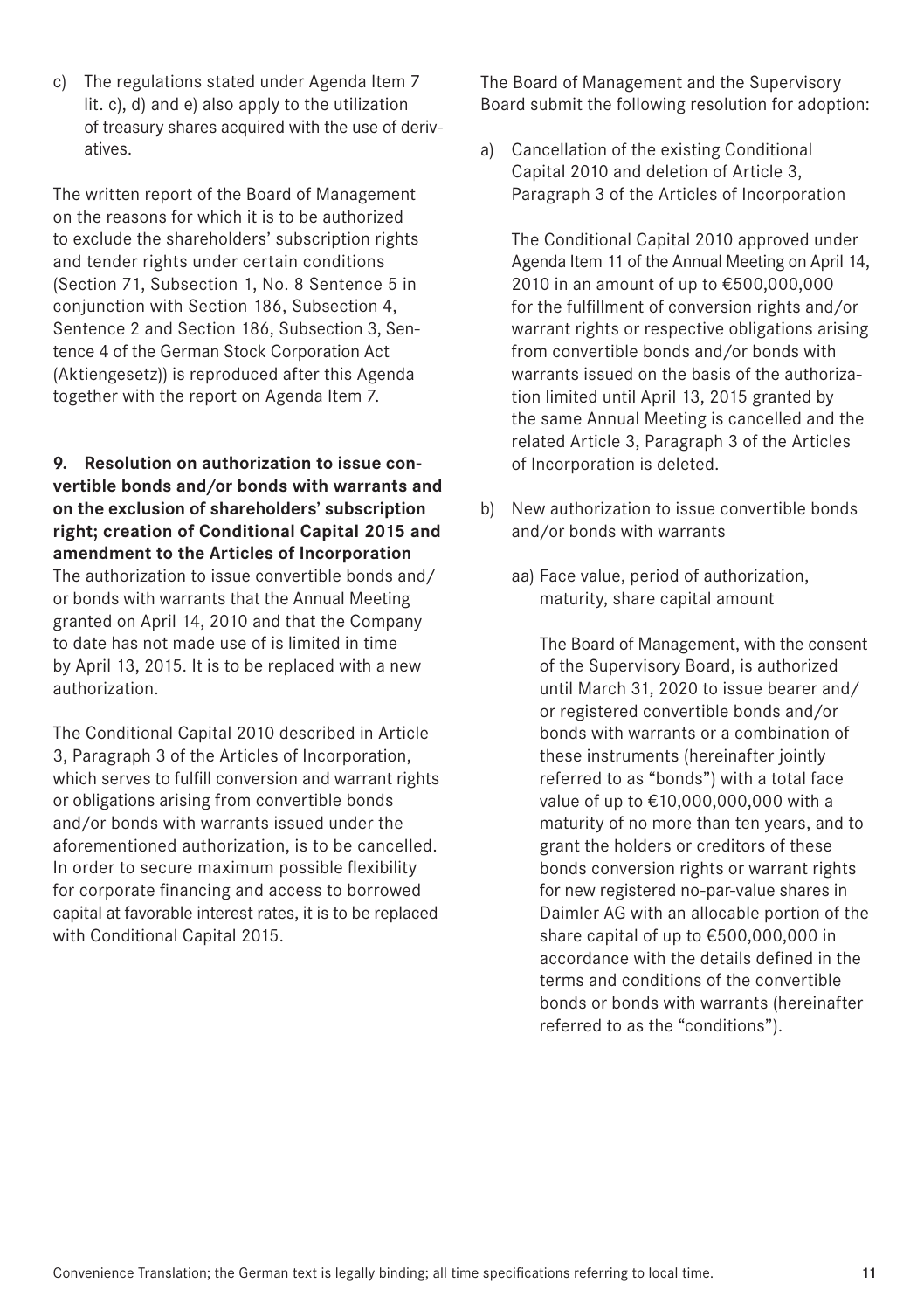The bonds may be issued in exchange for consideration in cash, but also for consideration in kind, in particular for a participation in other companies. The respective terms and conditions may also provide for mandatory conversion or an obligation to exercise the option rights or a put option of the issuer to deliver shares in the Company (and any combination of the foregoing). The authorization shall include the option to grant to holders/creditors of bonds Company's shares to the extent holders/creditors of convertible bonds or warrants under warrant bonds exercise their conversion or option rights or if they fulfill their obligation to convert or exercise the option or to the extent the shares are tendered.

 The bonds can be issued once or several times, wholly or in installments, or simultaneously in various tranches. All partial bonds belonging to a particular tranche issued have equal rights and obligations.

 In addition to euros, the bonds can also be issued in the legal currency of an OECD country, limited to the corresponding value of the permissible face value in euros. They can also be issued by affiliates of the Company within the meaning of Sections 15 et seq. of the German Stock Corporation Act (Aktiengesetz); in this case, the Board of Management is authorized, with the consent of the Supervisory Board, to assume the guarantee for repayment of the bonds for the issuing company and to grant

shares in Daimler AG to the holders or creditors of such bonds to meet the conversion or warrant rights and conversion or warrant obligations granted with these bonds, and to provide other statements and take other actions required for the successful issue of the bonds.

#### bb) Convertible bonds

 The holders/creditors of convertible bonds have the right to convert their convertible bonds into new shares in Daimler AG in accordance with the convertible bond conditions. The bond conditions can also stipulate obligatory conversion upon maturity or at an earlier date. In this case, the conditions can include a provision that the Company is entitled to make up any difference, wholly or partially in cash, between the face value of the bonds and a stockmarket price of the shares at the time of the conversion obligation, to be determined more precisely in the conditions, but at least 80% of the stock-market price of the shares at the time of issue of the bonds – as described under lit. ee) below – multiplied by the conversion ratio.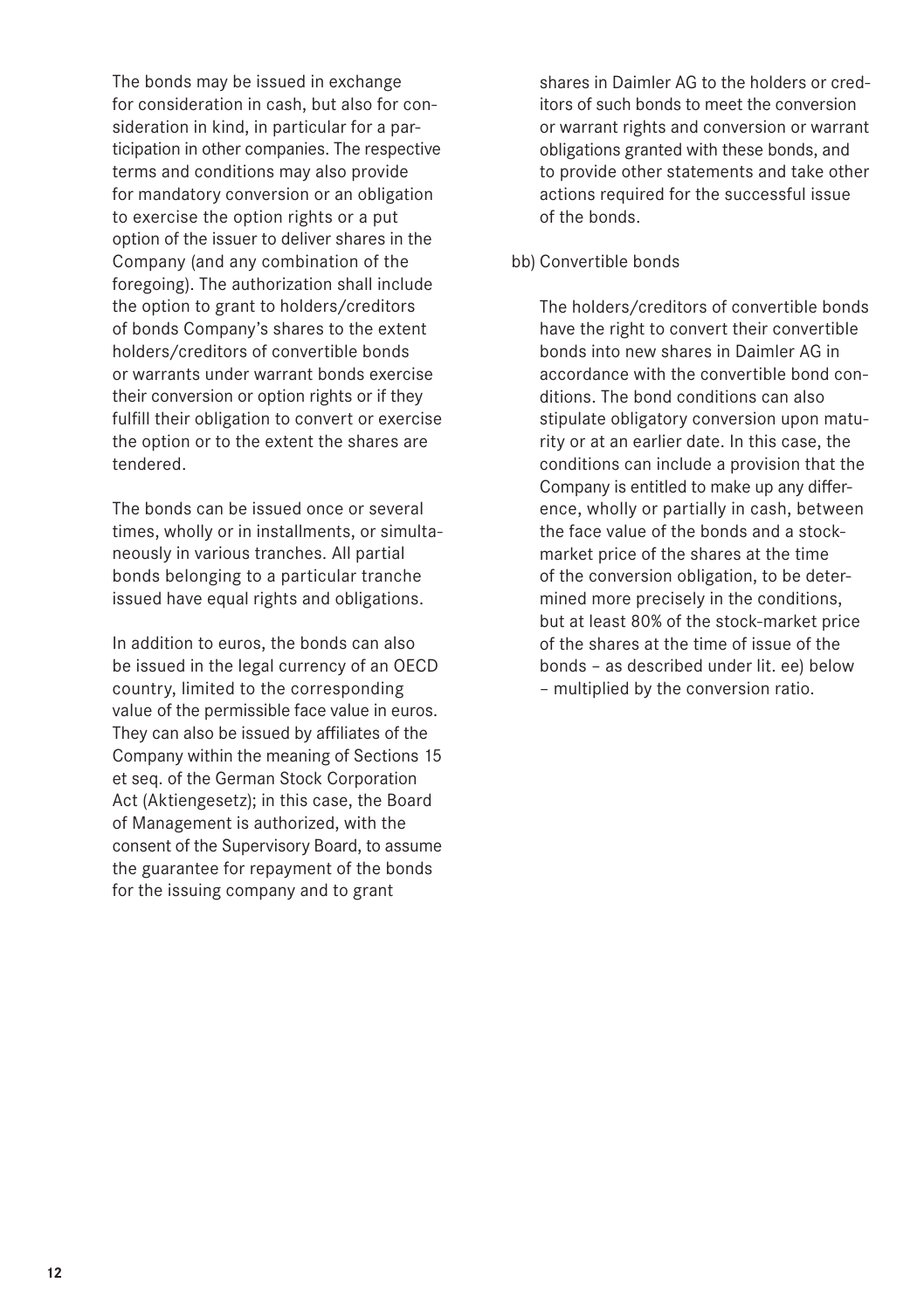#### cc) Warrant bonds

 In the case of the issue of bonds with warrants, each bond has one or more warrants entitling or obligating the holder to subscribe to new shares in Daimler AG or including a put option entitling the issuer to deliver shares, in accordance with the warrant conditions to be stipulated by the Board of Management, with the consent of the Supervisory Board.

dd) Conversion and subscription ratio, share of share capital

 The conversion ratio for convertible bonds is obtained by dividing the face value or a lower issue price of the bonds by the established conversion price for shares in Daimler AG. The bond conditions can also include the provision that the conversion/ subscription ratio is variable and can be rounded up or down to a whole number; moreover, an additional cash payment can also be stipulated. Provision can also be made for fractions to be combined and/or compensated in cash. The share capital attributable to the shares to be issued upon conversion of convertible bonds or exercise of warrants for each bond may in no case exceed the face value or the issue price of the convertible bonds or bonds with warrants.

#### ee) Conversion price/warrant price

 The conversion price or warrant price to be stipulated for a share in each case must – even in the event of a variable conversion ratio and taking into account rounding up or down and additional payments – amount to at least 80% of the average price of Daimler AG shares at the close of Xetra trading (or at the closing of a functionally equivalent successor to the Xetra system) on the Frankfurt Stock Exchange on the ten trading days prior to the day of the Board of Management resolution on the issue of the convertible bonds or bonds with warrants, or alternatively, in the case that the shareholders are granted subscription rights for the bonds, at least 80% of the average price of Daimler AG shares at the close of Xetra trading (or at the close of a functionally equivalent successor to the Xetra system) during the trading days on which the subscription rights are traded on the Frankfurt Stock Exchange, with the exception of the last two trading days of subscription rights trading. In the latter case, the conversion or warrant price for a share is published at the latest three calendar days before the subscription deadline. In the case of bonds with mandatory conversion or with an obligation to exercise the option right or a put option entitling the issuer to deliver shares, the conversion or exercise price may either at least equal the minimum price (80%) set out above or correspond to the average volume-weighted price of the Daimler AG share in the Xetra trading system (or a comparable successor system) on the Frankfurt Stock Exchange on at least three trading days immediately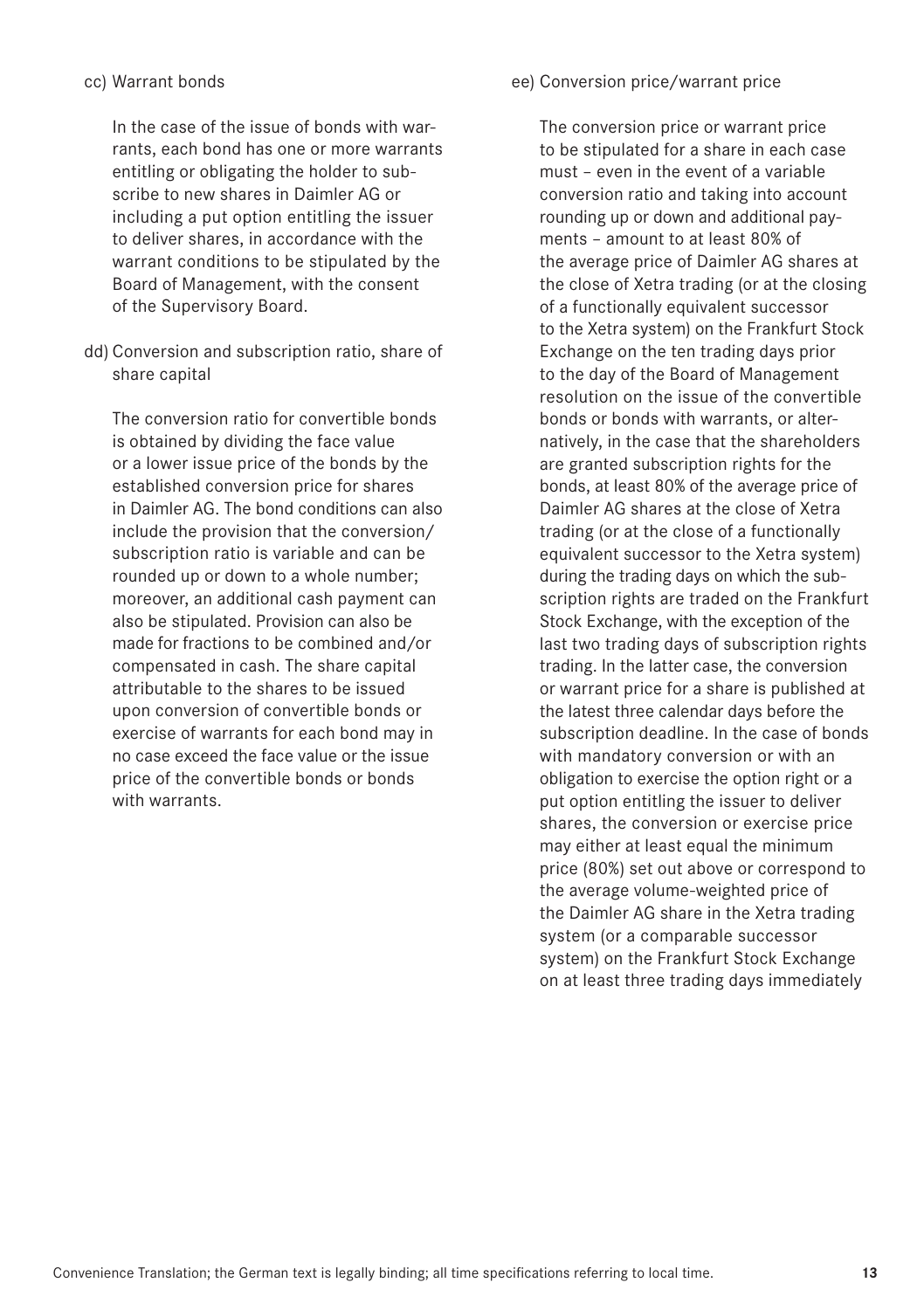prior to calculation of the conversion/ option price as defined in more detail by the terms and conditions of the bonds and/or warrants, even if this average price is below the minimum price (80%) set out above. Section 9, Subsection 1 and Section 199, Subsection 2 of the German Stock Corporation Act (Aktiengesetz) shall remain unaffected.

 The authorization shall also include the option, subject to the terms and conditions of the bonds, to provide dilution protection and/or other adjustments under certain circumstances. Dilution protection or other adjustments may be provided for in particular if the Company changes its share capital during the term of the bonds (e.g. through a capital increase, a capital decrease or a stock split), but also in connection with dividend payouts, the issue of additional convertible and/or warrant bonds, transformation measures, and in the case of other events affecting the value of the options or conversion rights that may occur during the term of the bonds (e.g. control gained by a third party). Dilution protection or other adjustments may be provided in particular by granting subscription rights, by changing the conversion or exercise price, and by amending or introducing cash components.

ff) Authorized/Approved Capital ("genehmigtes Kapital"), treasury shares, cash settlement

 The bond conditions can provide or allow that, in the Company's discretion, also shares from an authorized/approved capital ("genehmigtes Kapital") or treasury shares can be used for servicing the convertible bonds/bonds with warrants as well as conversion/warrant obligations, apart from a conditional capital, in particular the Conditional Capital 2015 to be created in connection with this authorization. The conditions can also include a provision or allowance that the Company does not grant shares in Daimler AG to the holders of conversion or warrant rights or of bonds with corresponding obligations, but pays the equivalent cash surrender value that corresponds, in accordance with the details of the conditions, to the average price of Daimler shares at the close of Xetra trading (or at the close of a functionally equivalent successor to the Xetra system) on the Frankfurt Stock Exchange during the ten to twenty trading days after the announcement of the cash compensation.

gg) Granting subscription rights, exclusion of subscription rights

 The shareholders have statutory subscription rights when the bonds are issued. The bonds can also be offered to the shareholders by way of indirect subscription rights; they are then taken over by a bank or consortium of banks with the obligation to offer them to the shareholders.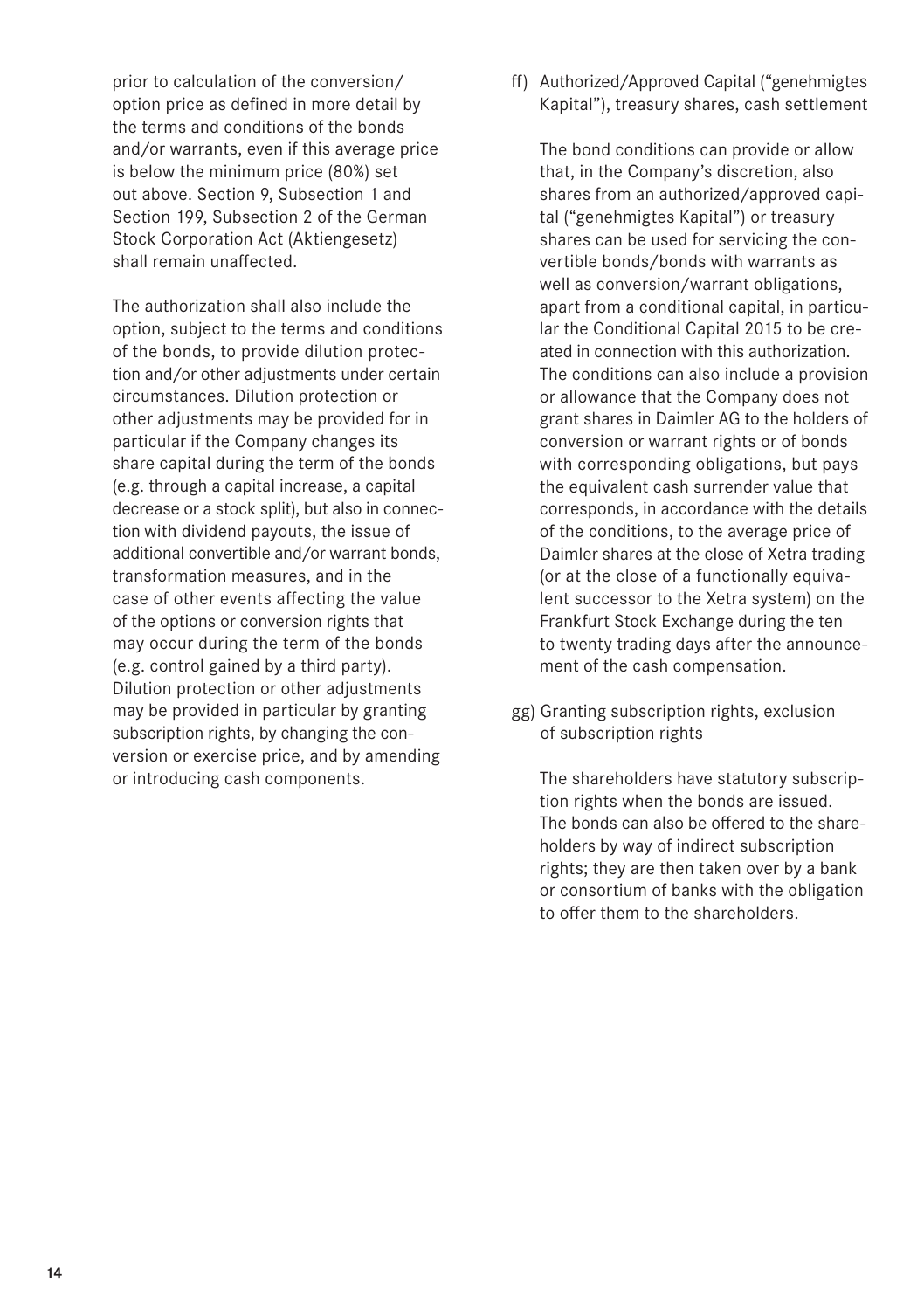However, with the consent of the Supervisory Board, the Board of Management is authorized to exclude the right of shareholders to subscribe to the bonds if the bonds are issued in exchange for cash payment and the issue price is not significantly below the theoretical market value of the bonds, as calculated according to generally accepted, in particular actuarial calculation methods. The portion of the share capital mathematically attributable to shares to be issued as a result of bonds to be issued against consideration in cash under this authorization must not exceed 10% of the share capital at the time when this authorization takes effect or at the time at which it is exercised, if the latter amount is lower. When determining this limit of 10% of the share capital, shares shall also be taken into account which, during the term of this authorization until its use, are issued or disposed of by direct or mutatis mutandis application of Section 186, Subsection 3, Sentence 4 of the German Stock Corporation Act (Aktiengesetz). Furthermore, also shares to be issued or granted on the basis of a convertible bond or warrant bond issued during the term of this authorization with shareholders' subscription rights excluded in accordance with said provision are to be included into this limit of 10% of the share capital.

 Moreover, the Board of Management, with the consent of the Supervisory Board, is authorized to exclude subscription rights if bonds are issued in exchange for contribution in kind or consideration in kind, in particular in the context of business combinations or for the purpose of acquiring (also indirectly) companies, businesses, parts of companies, participations or other assets or rights to acquire assets, including receivables against the Company or its affiliates within the meaning of Sections 15 et seq. of the German Stock Corporation Act (Aktiengesetz).

 In addition, with the consent of the Supervisory Board, the Board of Management is authorized to exclude shareholders' subscription rights regarding fractional amounts that arise as a result of the subscription ratio, and to also exclude subscription rights to that extent.

 Moreover, with the consent of the Supervisory Board, the Board of Management is authorized to exclude subscription rights in order to grant holders/creditors of conversion or warrant rights or corresponding conversion or warrant obligations on Company's shares subscription rights as compensation against the effects of dilution to the extent to which they would be entitled upon exercising such rights or fulfilling such obligations.

 Under this authorization, bonds may only be issued under exclusion of the subscription right if the computational portion of the share capital attributable to the total of new shares to be issued on the basis of such bond, does not exceed 10% of the share capital at the time this authorization takes effect. This limit is to include (i) shares issued or sold during the period of this authorization with the exclusion of subscription rights in exchange for contribution in cash and/or in kind as well as (ii) shares to be issued on the basis of a convertible bond or warrant bond issued during the term of this authorization based on the use of another authorization under exclusion of the subscription right.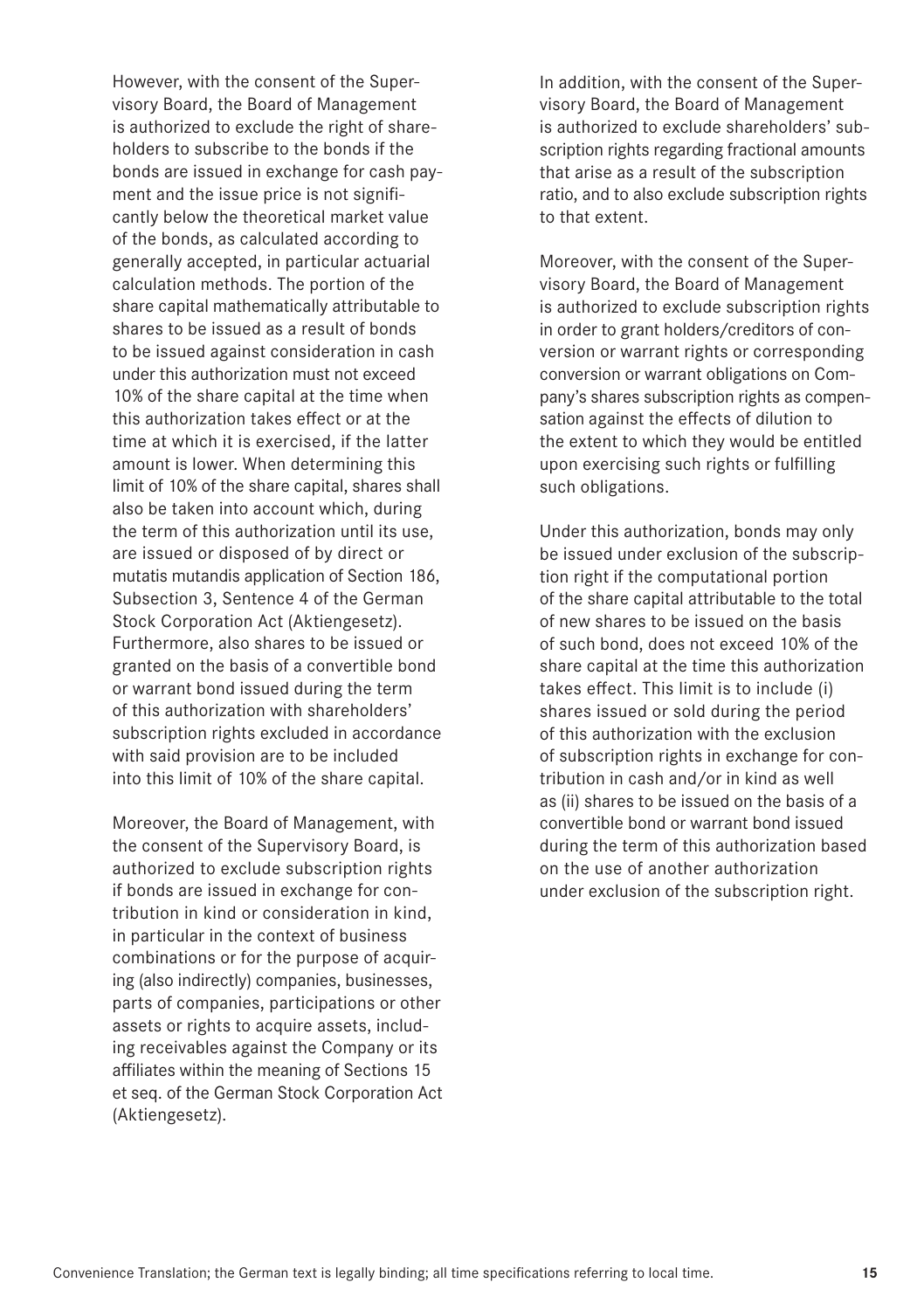hh) Authorization to stipulate other conditions

 The Board of Management is authorized, with the consent of the Supervisory Board, to stipulate the other details of the issue and terms of the bonds, in particular the volume, time, interest rate, issue price, maturity term, denomination, conversion or warrant price and conversion or warrant period, or to stipulate these details in coordination with the executive bodies of the Company's affiliates within the meaning of Sections 15 et seq. of the German Stock Corporation Act (Aktiengesetz) that issue convertible bonds or bonds with warrants.

#### c) Capital increase

 The share capital is conditionally increased by up to €500,000,000 (Conditional Capital 2015). The purpose of the conditional capital increase is to grant shares to the holders/ creditors of convertible bonds and/or bonds with warrants issued pursuant to the aforementioned authorization under lit. b) during the period until March 31, 2020 by Daimler AG or its affiliates within the meaning of Section 15 et seq. of the German Stock Corporation Act (Aktiengesetz). The new shares are issued at a conversion price or warrant price to be stipulated pursuant to lit. b) ee). The conditional capital increase is to be carried out only to the extent to which use is made of conversion or warrant rights, conversion or warrant obligations are fulfilled or shares are tendered and no other forms of fulfillment of delivery are used. The new shares participate in the profits of the Company as from the beginning of the financial year in which they are created through the exercise of conversion or warrant rights or through the fulfillment of conversion or warrant obligations. To the extent legally admissible, the Board of Management, with the consent of the Supervisory Board, may determine the dividend for new shares in derogation from Section 60, Subsection 2 of the German Stock Corporation Act (Aktiengesetz),

also for a financial year already past. The Board of Management is authorized, with the consent of the Supervisory Board, to determine the further details of the implementation of conditional capital increases.

d) Amendment to the Articles of Incorporation

 Article 3, Paragraph 3 of the Articles of Incorporation is reworded as follows:

 "The share capital is conditionally increased by an amount not to exceed €500,000,000 (Conditional Capital 2015). The conditional capital increase shall be implemented only insofar as the holders/creditors of convertible bonds/bonds with warrants issued by March 31, 2020 on the basis of the authorization resolution taken by the Annual Meeting of Shareholders on April 1, 2015 by the Company or any of its affiliates within the meaning of Sections 15 et seq. of the German Stock Corporation Act (Aktiengesetz) make use of their conversion/warrant rights, fulfill their conversion/warrant obligations, or to the extent shares are tendered and provided that no other forms of fulfillment of delivery are used. The new shares participate in the profits of the Company as from the beginning of the financial year in which they are created through the exercise of conversion or warrant rights or through the fulfillment of conversion or warrant obligations. To the extent legally admissible, the Board of Management, with the consent of the Supervisory Board, may determine the dividend for new shares in derogation from Section 60, Subsection 2 of the German Stock Corporation Act (Aktiengesetz), also for a financial year already past. The Board of Management is authorized, with the consent of the Supervisory Board, to determine the further details of the implementation of conditional capital increases."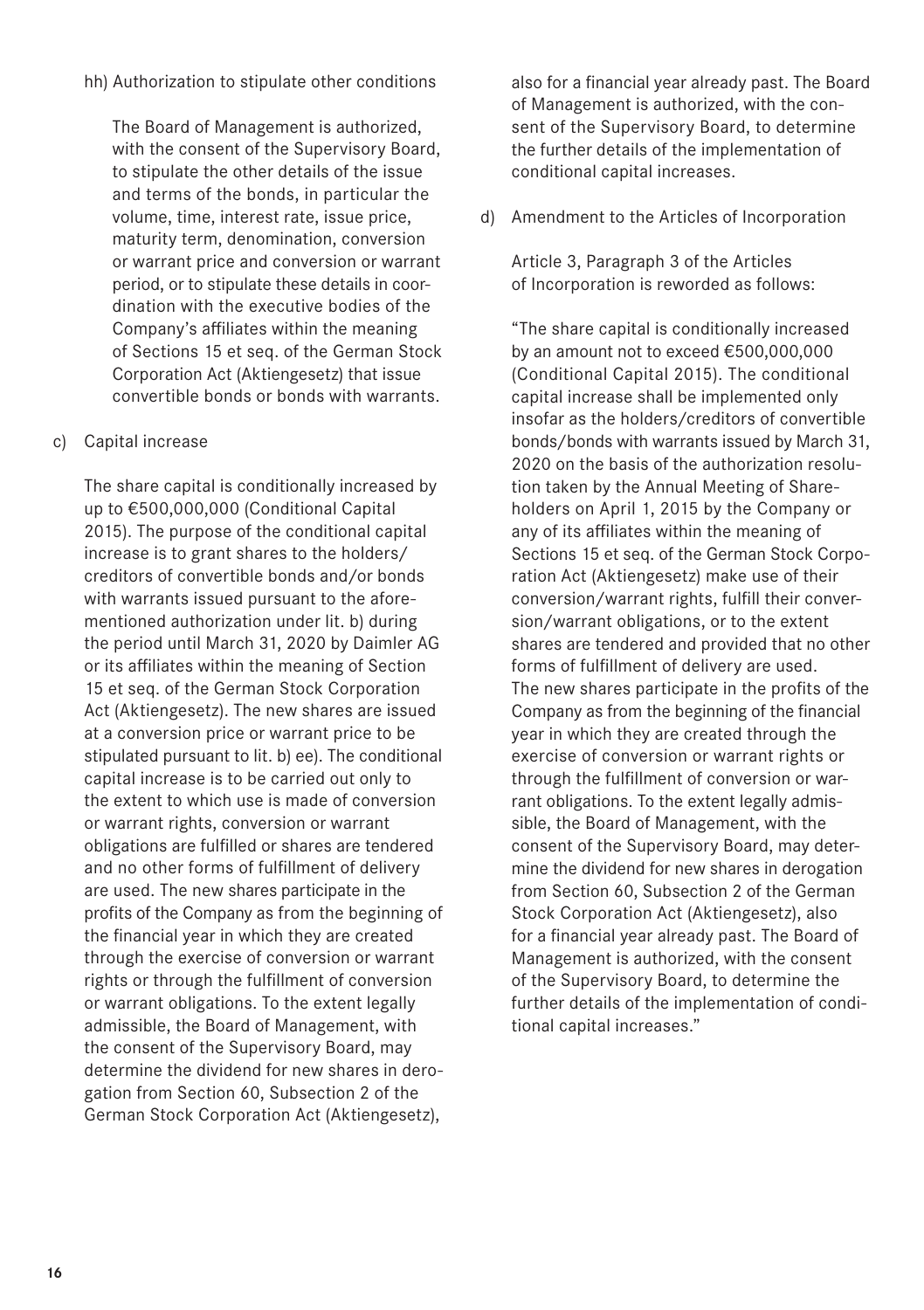<span id="page-15-0"></span>e) The Supervisory Board is authorized to amend Article 3, Paragraphs 1 and 3 of the Articles of Incorporation in accordance with actual utilizations of Conditional Capital 2015. The same applies in the case of non-utilization of the authorization to issue convertible bonds and/ or bonds with warrants after expiry of the authorization period and in the case of nonutilization of Conditional Capital 2015 after expiry of all conversion/warrant deadlines.

The written report of the Board of Management on the reasons for which it is to be authorized to exclude the shareholders' subscription right under certain conditions is reproduced after this Agenda.

**10. Resolution on the cancellation of the declaration of consent made by the Annual Meeting on April 9, 2014 regarding the cancellation and new conclusion of a control and profit transfer agreement with Daimler Financial Services AG** A control and profit transfer agreement dated April 30, 1990 exists between Daimler AG and its wholly-owned subsidiary, Daimler Financial Services AG (formerly Daimler Benz InterServices (debis) GmbH). Last year's Annual Meeting on April 9, 2014 under Agenda Item 11 lit. p) declared its consent to the agreement on the termination of that control and profit transfer agreement as per December 31, 2014, 24:00 hours (midnight), together with the conclusion of a newly worded control and profit transfer agreement with effect as per January 1, 2015, 00:00 hours (midnight). This was to unify to a large extent the control and profit transfer agreements within the Group; the fiscal unity was to be continued without interruption by way of the new conclusion resolved on.

In May 2014, the European Banking Authority (EBA), an independent EU authority with the task of ensuring effective and consistent regulation and supervision in the European banking sector, published an interpretation of Art. 28 of Regulation (EU) 575/2013 on prudential requirements for credit institutions and investment firms (Capital Requirement Regulation – CRR) within the scope of a so-called Q&A procedure: According to that interpretation, the share capital and, possibly, the reserves of an undertaking obligated to transfer profits do not form part of the common equity Tier 1 for the purposes of the equity provisions for credit institutions and investment firms within the meaning of Art. 4 (1) No.1 and 2 of the CRR. Due to the transitional provisions of the CRR, however, there is much to support the view that EBA's interpretation is applicable only if a profit transfer agreement was concluded after December 31, 2011, and that according to CRR grandfathering exists to some extent until December 31, 2021.

The termination, together with the new conclusion, of a control and profit transfer agreement with Daimler Financial Services AG would therefore have entailed the risk that the transitional provisions might not be applicable and that the share capital and, possibly, the reserves immediately would no longer have been acknowledged as common equity Tier 1 provided that the Federal Financial Supervisory Authority (BaFin), being the competent supervisory authority, adopts EBA's interpretation. This would result in additional financing costs for Daimler Group in order to ensure the common equity Tier 1 required in regulatory terms.

Due to this changed situation, the contracting parties, after carefully weighing the interests, decided to refrain from executing the agreement on the cancellation and new conclusion of the control and profit transfer agreement with the subsidiary Daimler Financial Services AG. Hence, the control and profit transfer agreement dated April 30, 1990 continues in force, unchanged.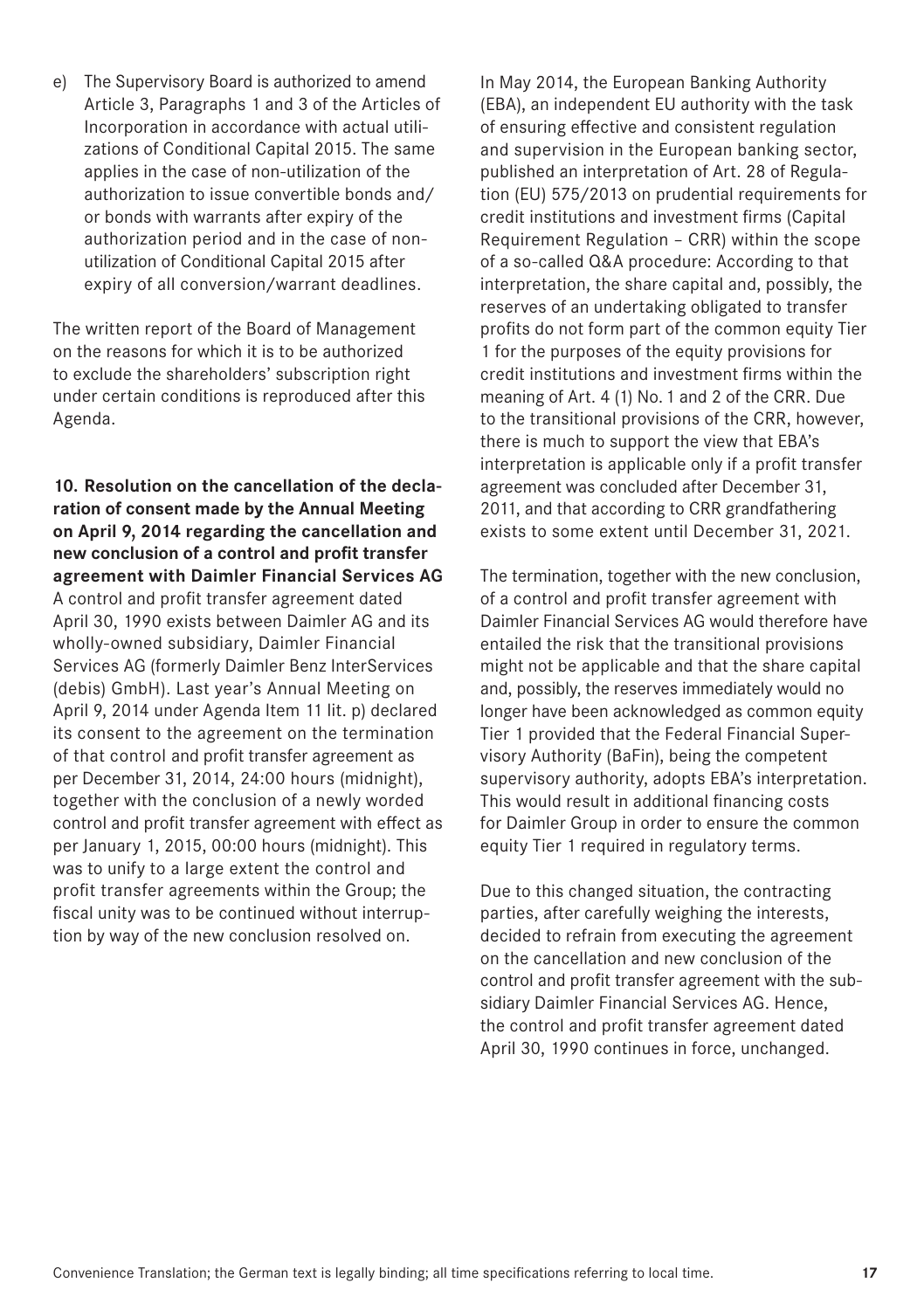<span id="page-16-0"></span>The Board of Management and the Supervisory Board therefore submit the following resolution for adoption:

The resolution taken by the Annual Meeting on April 9, 2014 under Agenda Item 11 lit. p) on the conclusion of an agreement on the cancellation and new conclusion of the control and profit transfer agreement between Daimler AG and Daimler Financial Services AG is cancelled. Furthermore, the Annual Meeting grants its consent to the nonimplementation of that resolution.

\*\*\*\*\*

#### **Re Agenda Items 7 and 8:**

**Report of the Board of Management** on the exclusion of shareholders' subscription rights and rights to sell shares to the Company in connection with the acquisition and sale of treasury shares pursuant to Section 71, Subsection 1, No. 8, Sentence 5 in conjunction with Section 186, Subsection 4, Sentence 2 and Section 186, Subsection 3, Sentence 4 of the German Stock Corporation Act (Aktiengesetz):

#### **Overview**

The re-granted authorization to acquire treasury shares within a scope of up to 10% of the share capital is to give the Company the possibility to acquire own shares and to use them in particular to finance corporate mergers and acquisitions, to sell them to third parties for cash payment, to fulfill obligations arising from convertible bonds and/or bonds with warrants, or to transfer them to employees, or to cancel the shares. The authorization is intended to give the Company maximum flexibility and for the optimization of the buyback also to allow treasury shares to be acquired with the use of derivatives.

#### **Purchase and exclusion of the shareholders' right to tender**

The repurchase of Company's shares may be effected as a purchase on the stock exchange or through a public share repurchase offer, also by a request for submission of offers made by the Company or any of its affiliates within the meaning of Sections 15 et seq. of the German Stock Corporation Act (Aktiengesetz), or by third parties acting on behalf of the Company or any of its affiliates.

If the number of Company's shares tendered or offered by shareholders for purchase exceeds the total volume of shares that the Company intends to repurchase, the shareholders' right to tender may be excluded to the extent that, instead of in proportion to their quota participations, the repurchase will be in proportion to the Company's shares tendered or offered by each shareholder in order to facilitate the allocation process. The preferential treatment of small lots of up to 100 shares tendered per shareholder and rounding according to commercial principles may also be used to facilitate the allocation process.

#### **Use under exclusion of shareholders' subscription rights**

The use of the treasury shares acquired on the basis of the authorization granted by the Annual Meeting on April 1, 2015 or on the basis of an earlier authorization is intended to be possible with the exclusion of shareholders' subscription rights in defined cases:

The Company shall be enabled to have Company's own shares at its disposal in order to use these as consideration in the context of business combinations or in acquiring (also indirectly) companies, businesses, parts of companies, participations or other assets or rights to acquire assets, including receivables against the Company or its affiliates within the meaning of Sections 15 et seq. of the German Stock Corporation Act (Aktiengesetz). International competition and the globalization of the economy increasingly require this form of consideration. The proposed authorization is therefore intended to give the Company the necessary flexibility to exploit acquisition opportunities quickly, flexibly and with little detriment to liquidity. The proposed exclusion of shareholders' subscription rights reflects this intention. When determining the valuation ratios, the Company shall ensure that the interests of shareholders are adequately safeguarded, taking into account the stock market price, but without a mathematical reference to it. There are currently no concrete plans to make use of this authorization.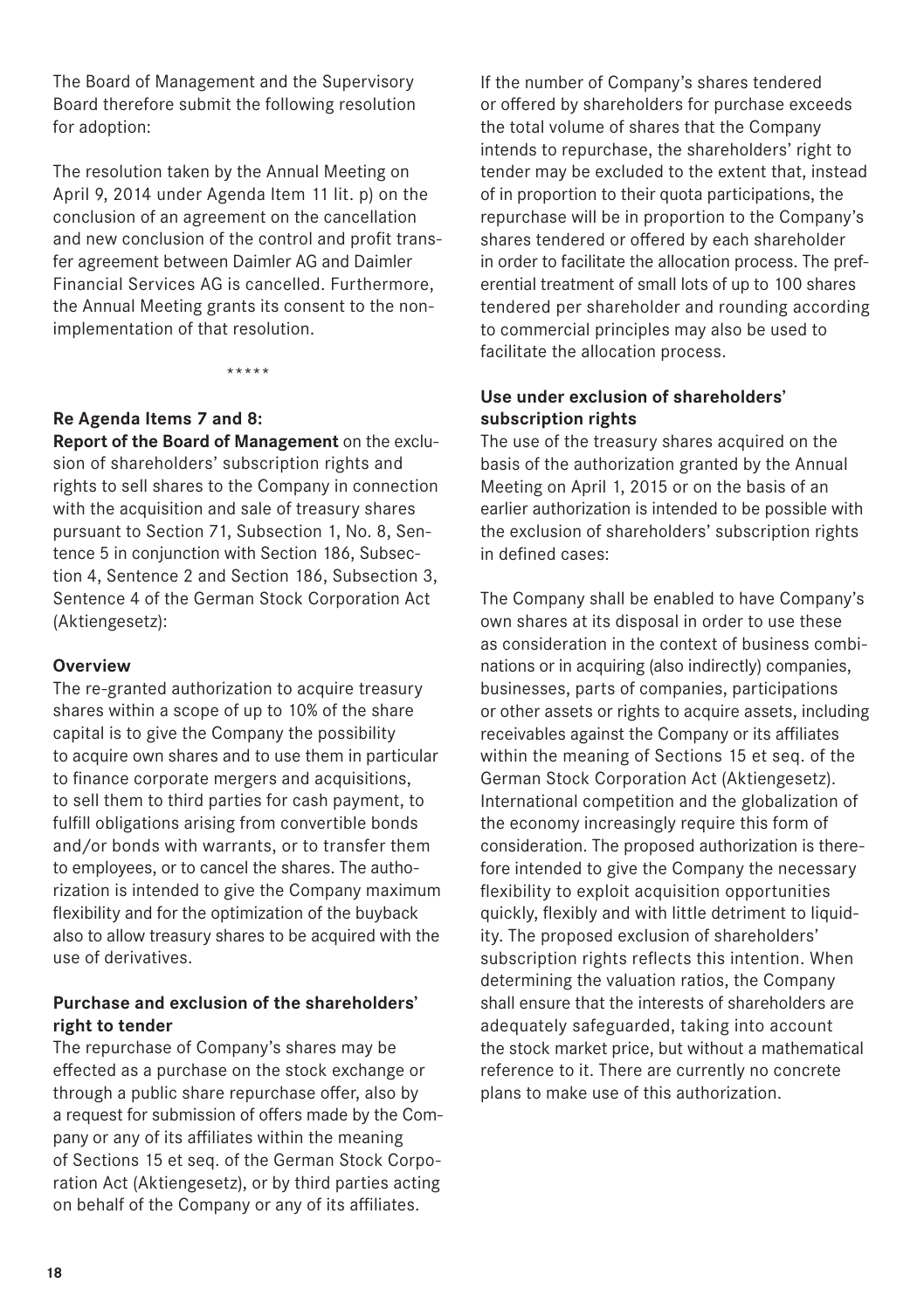Moreover, the Company is to be enabled to sell shares also in other ways than through the stock exchange or through an offer to all shareholders against cash payment to third parties, for example to institutional investors, or to attract new groups of investors. A precondition for such a sale is that the price achieved (excluding transaction costs) is not significantly lower than the stock exchange price for shares in the Company of the same type at the time of the sale. The possibility of selling repurchased shares held in treasury against cash payment under exclusion of shareholders' subscription rights serves the interests of the Company to obtain the best price possible on the sale. By excluding shareholders' subscription rights, it is possible to place the shares close to the stock market price, i.e. the discount normally associated with subscription rights issues is eliminated. The immediate inflow of funds will avoid the uncertainties of future stock market developments. The orientation towards the stock exchange price takes account of the shareholders' interest in preventing dilution and appropriately protects their assets and voting rights. When determining the selling price, Management shall keep any possible markdown on the quoted stock market price as low as possible, taking into account the conditions of the market. The shareholders are generally able to maintain the relative value of their shareholdings by purchasing shares on the stock exchange; while in the interests of all shareholders, the Company is given additional scope for action to utilize favorable stock market situations at short notice. There are no explicit plans to utilize this authorization at present.

Furthermore, the Company is to be able to use treasury shares also to fulfill or secure obligations arising from convertible bonds or bonds with warrants ("bonds") issued by the Company or any affiliate of the Company within the meaning of Sections 15 et seq. of the German Stock Corporation Act (Aktiengesetz). Even though sufficient conditional capital is available for such bonds, the conditions of such bonds usually include the provision that in particular any conversion obligations can also be fulfilled with treasury shares. In such cases, shareholders' subscription rights must be excluded. This facilitates even more flexible action and, by avoiding the issue of additional shares, allows the avoidance of the dilution effect that is typical of a capital increase.

The portion of the share capital mathematically attributable to the Company's shares sold to third parties against consideration in cash or used in order to fulfill the Company's obligations under bonds issued under exclusion of shareholders' subscription rights may not exceed 10% of the share capital existing at the date of the resolution, or of the share capital existing at the time of the authorization being exercised, if the latter is lower, as far as the shares – in mutatis mutandis application of the provisions of Section 186, Subsection 3, Sentence 4 of the German Stock Corporation Act (Aktiengesetz) – are issued against cash payment and not significantly below the stock market price with shareholders' subscription rights being excluded. When determining this limit of 10% of the share capital, shares shall also be taken into account which, during the term of this authorization until its use, are issued or disposed of by direct or mutatis mutandis application of Section 186, Subsection 3, Sentence 4 of the German Stock Corporation Act (Aktiengesetz). Furthermore, also shares to be issued or disposed of on the basis of a convertible bond or warrant bond issued during the term of this authorization with shareholders' subscription rights excluded in accordance with Section 186, Subsection 3, Sentence 4 of the German Stock Corporation Act (Aktiengesetz) are to be included.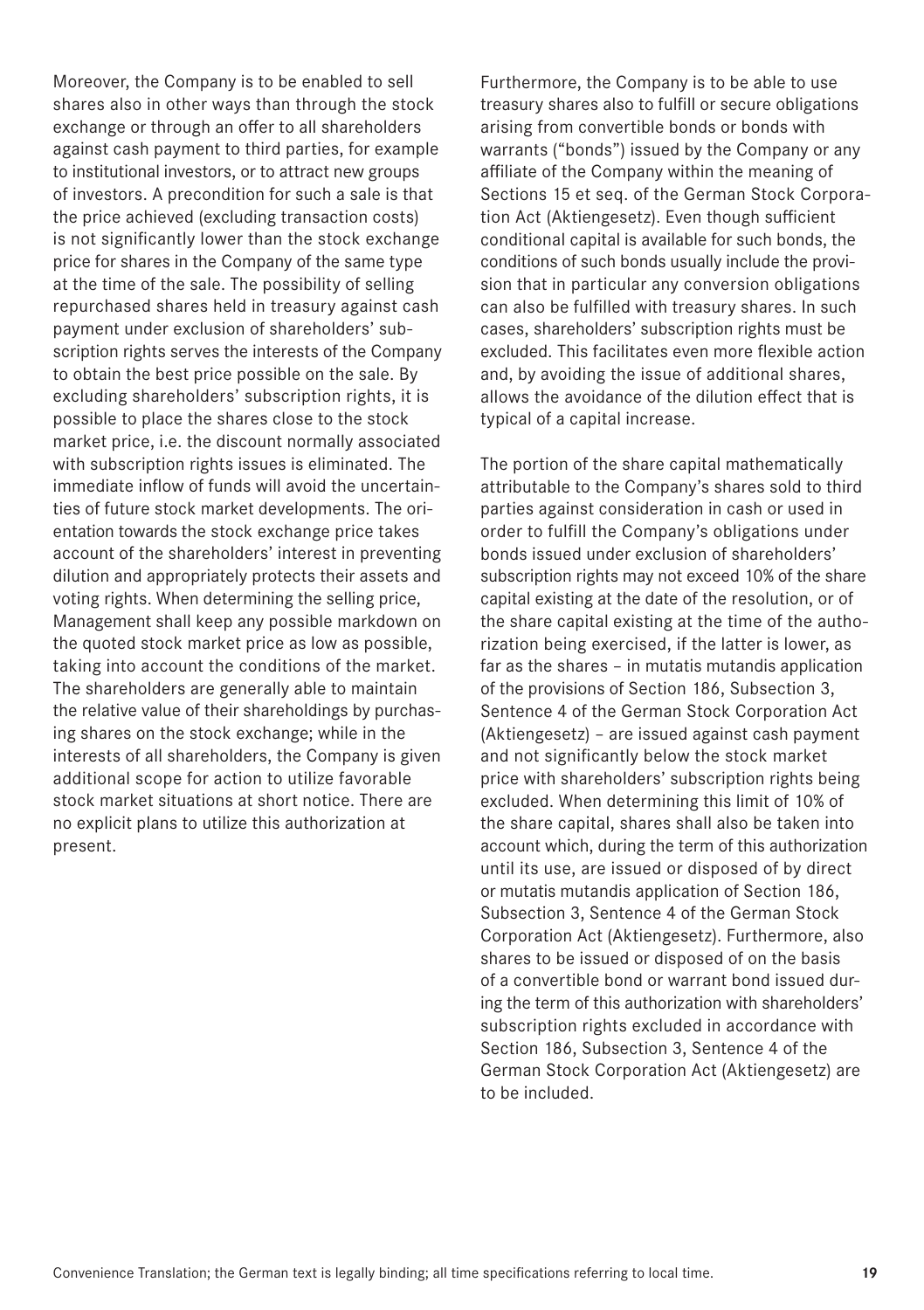In addition, the Company is to be able to issue shares directly or indirectly to the employees of the Company and its affiliates within the meaning of Sections 15 et seq. of the German Stock Corporation Act (Aktiengesetz), to board members of the Company's affiliates or to third parties which assign to those persons the economic ownership and/or the economic benefits of the shares. The issue of shares to these persons enhances the identification of those entitled with the Company and the ownership culture at the Company. This is also in the Company's interest. The same applies to the exclusion of subscription rights required in the event of such use. In order to facilitate the issue of shares for this purpose, the Company is to be allowed to acquire the necessary treasury shares also by means of securities lending, and if necessary also to use treasury shares to meet the lenders' claim to repayment.

Moreover, the Board of Management is authorized, with the consent of the Supervisory Board, to exclude subscription rights in order to grant holders/ creditors of conversion or warrant rights or corresponding conversion or warrant obligations on Company's shares subscription rights as compensation against the effects of dilution to the extent to which they would be entitled upon exercising such rights or fulfilling such obligations. Furthermore, the subscription right with regard to fractional amounts may be excluded from an offer to acquire Company's shares made to all shareholders.

Finally, the Company is to be able to cancel treasury shares even without a new resolution to be adopted by the Shareholders' Meeting. The cancellation of treasury shares is to be possible following a decision by the responsible boards with or without a reduction in share capital, whereby in the latter case the proportion of the share capital represented by each share increases accordingly. In such a case, the Board of Management is authorized to adjust the number of shares specified in the Articles of Incorporation.

#### **Acquisition using derivatives**

Through the resolution of the Annual Meeting proposed under Agenda Item 8, the Company is to be authorized to acquire shares in the Company not only through the stock exchange or by way of a public offering, but also with the use of derivatives. This additional alternative expands the Company's ability to structure the acquisition of treasury shares optimally. The Board of Management intends to apply derivatives only as a supplement to the conventional share buyback. The use of put options, call options and forward purchases or a combination of these instruments (hereinafter, "derivatives") may – also in combination with other admissible transactions not covered by this authorization – be advantageous for the Company compared to direct purchases of the shares.

The authorization proposed under Agenda Item 8 does not result in overshooting the maximum limit (provided for in Agenda Item 7) for the repurchase of Company's shares of up to 10% of the share capital existing when the Annual Meeting passes the resolution or the share capital existing as of the date on which the authorization is exercised, if the latter value is lower, but merely enables the purchase of Company's own shares using derivative financial instruments within that scope up to an additional upper limit of 5% of the share capital existing when the Annual Meeting passes the resolution.

The term of the derivatives must be chosen in such a way that the repurchase of Company's shares pursuant to the terms and conditions of the derivatives takes place no later than March 31, 2020. Furthermore, the maturity of a derivative is limited to 18 months.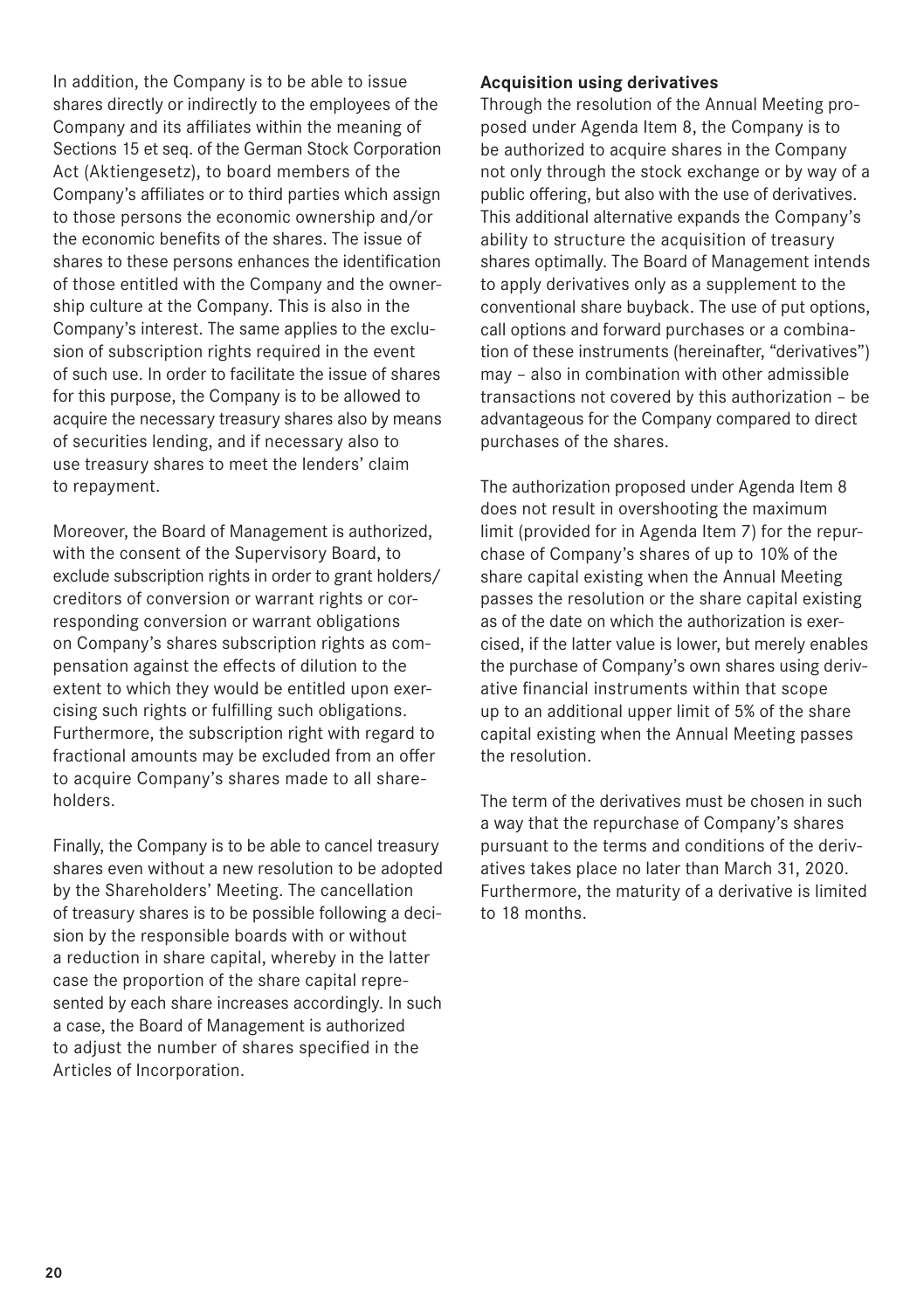When selling put options, the Company grants the purchaser of the put options the right to sell shares in the Company to the Company at a price specified in the put options ("exercise price"). As the so-called option writer, the Company is obliged to acquire the number of shares in the Company specified in the put option at the exercise price. As consideration, the Company receives an option premium when it sells the put options, substantially equivalent to the value of the selling right taking into consideration the exercise price, the term of the options and the volatility of Daimler's share price. If the put option is exercised, the option premium paid by the purchaser of the put options reduces the total consideration paid by the Company for the acquisition of the shares. Exercise of the put option makes financial sense for the holders if the price of Daimler shares is below the exercise price, because the holders can then sell shares to the Company at the higher exercise price. From the Company's perspective, a share buyback with the use of put options has the advantage that the exercise price is already defined on the date when the options are concluded. However, there is no cash flow until the day of exercise. Furthermore, the price paid by the Company to acquire the shares is below the share price at the time when the options are concluded due to the option premium received by the Company. If the options are not exercised because the share price is above the exercise price on the date of exercise, the Company cannot acquire treasury shares in this way. However, it has the advantage of the option premium it received when the options were sold.

When acquiring call options, in return for the payment of an option premium, the Company receives the right to buy a predefined number of shares at a predefined price ("exercise price") from the seller of the options, the option writer. The Company thus buys the right to acquire its own shares. Exercise of the call options makes financial sense for the Company if the price of Daimler shares is above the exercise price, because it can then buy the shares from the option writer at the lower exercise price.

In the case of a forward purchase contract, the Company agrees to purchase from the forward seller the shares at a fixed future date ("forward settlement date") and at a predetermined price ("forward price") that is agreed by the parties at the time the contract is entered into. It may be expedient for the Company to enter into forward purchase contracts in order to satisfy its need for Company's shares on the forward settlement date at the forward price.

#### **Exclusion of shareholders' subscription rights and rights to sell shares to the Company with the use of derivatives**

Any claims on the part of shareholders to conclude such derivative transactions with the Company are excluded in accordance with Section 186, Subsection 3, Sentence 4 of the German Stock Corporation Act (Aktiengesetz). The shareholders also have no right to conclude derivative transactions when in connection with the intended acquisition of the Company's own shares with the use of derivatives there is a preferred offer for the conclusion of derivative transactions related to lower numbers of shares. Shareholders have the right to sell shares to the Company only to the extent that the Company is obligated to accept shares from them under the derivative contracts. Otherwise, the use of derivatives in share repurchases would not be possible, and the Company would not be able to reap the benefits thus opened up. Having carefully weighed the interests of shareholders and the Company, the Management considers the non-granting of the shareholders' right to tender their shares to be justified.

Due to the Company's obligation to conclude derivatives only with such financial institutions that are experienced in the implementation of complex transactions and to ensure that the derivatives are serviced utilizing only such shares that were acquired subject to compliance with the principle of equal treatment, disadvantages for existing shareholders from such a repurchase of Company's shares are ruled out.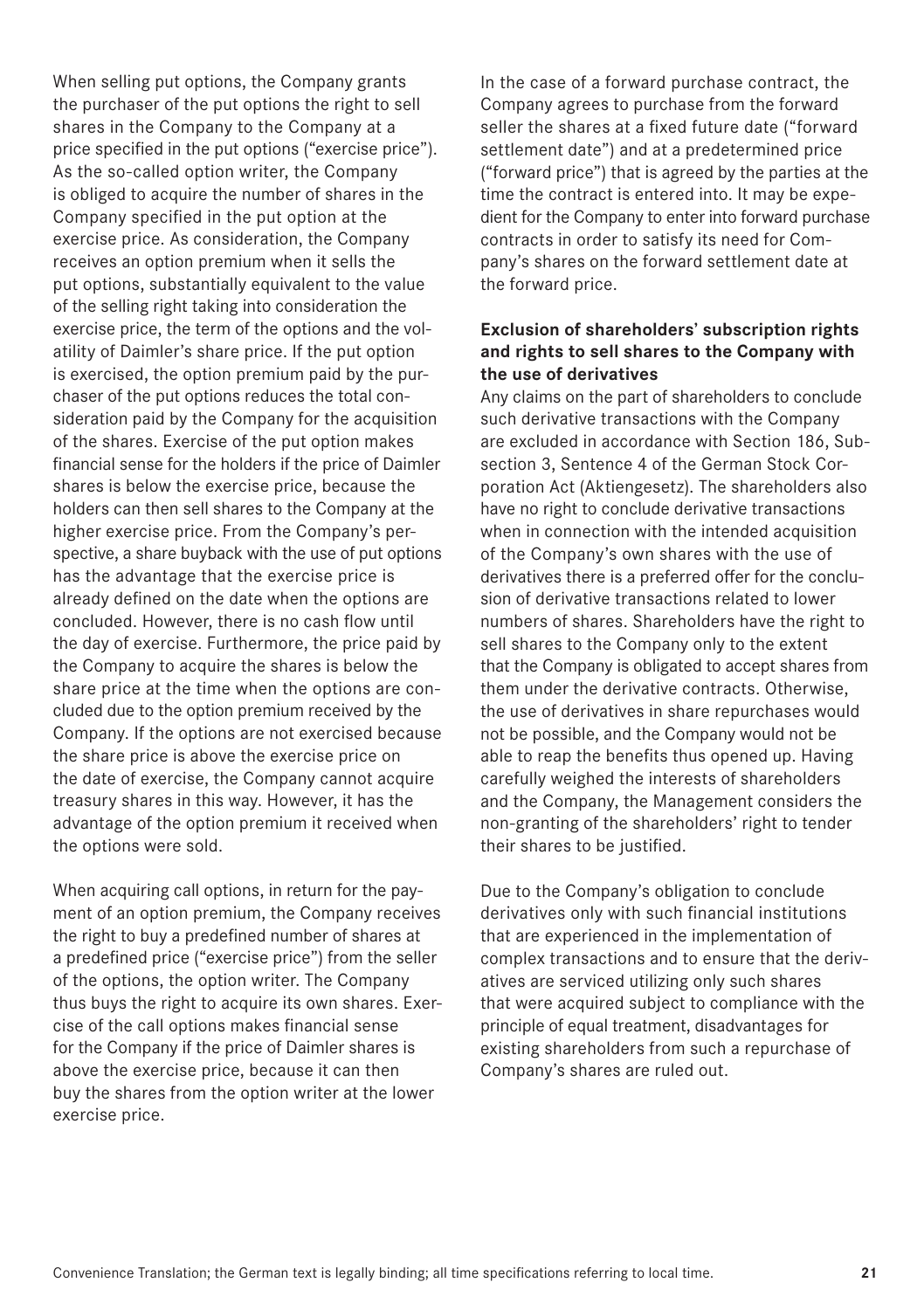<span id="page-20-0"></span>The price agreed on in the relevant derivative and to be paid per share upon exercise of a put or a call option or in fulfillment of a forward purchase may not exceed the average price determined at the close of Xetra trading (or at the close of a functionally equivalent successor to the Xetra system) on the Frankfurt Stock Exchange on the last three days of trading before the conclusion of the respective derivative transaction by more than ten percent and may not be more than ten percent lower than that price (in each case excluding transaction costs, but taking into consideration the option premium received or paid).

The price paid by the Company for derivatives shall not be significantly higher, and the price received by the Company for derivatives shall not be significantly lower, than the theoretical market price of the respective derivative calculated in accordance with generally accepted actuarial methods. Among other factors, the predetermined exercise price shall be taken into account when determining the theoretical market price. The determination of both option premium and exercise price/forward price in the manner described above and the commitment to be included in the terms and conditions of the derivative contract to satisfy the exercise of options or the fulfillment of forward purchases by utilizing only Company's shares that were previously acquired, subject to compliance with the principle of equal treatment, are designed to rule out economic disadvantages for existing shareholders from such a repurchase of Company's shares. Since the Company receives or pays a fair market price, the shareholders not involved in the derivative transactions do not suffer any substantial loss in value. In this respect, this is comparable to the position of shareholders in the case of a share repurchase on the stock exchange, where also not all shareholders are able to actually sell shares to the Company. Both the regulations governing the structure of the derivatives and the regulations governing the shares suitable for delivery ensure that full account is also taken of the principle of equal treatment of shareholders in this form of purchase.

#### **Utilization of the authorization to acquire treasury shares and to use derivatives**

The Board of Management will notify the following Annual Meeting about any utilization of the authorization to acquire treasury shares and the use of derivative financial instruments.

#### **Re Agenda Item 9:**

**Report of the Board of Management** concerning the exclusion of subscription rights in the event of the issue of convertible bonds and/or bonds with warrants pursuant to Section 221, Subsection 4 in conjunction with Section 186, Subsection 4, Sentence 2 and Section 186, Subsection 3, Sentence 4 of the German Stock Corporation Act (Aktiengesetz):

#### **Initial situation**

The resolution adopted by the Annual Meeting on April 14, 2010 authorized the Board of Management, with the consent of the Supervisory Board, to issue by April 13, 2015 convertible bonds/ bonds with warrants in an aggregate face value of up to €10,000,000,000 with a term of up to 10 years. The proportionate amount of the share capital of the shares to be issued on the basis of the conversion and/or warrant rights or obligations may not exceed €500,000,000. The Board of Management is authorized, with the consent of the Supervisory Board, to exclude shareholders' subscription rights in certain cases.

At the time when this Annual Meeting was convened and this Agenda was published, that authorization had not been utilized.

#### **Proposed resolution**

In view of the fact that the aforementioned authorization expires on April 13, 2015, it is in the Company's interest to have it renewed in the same volume as before to ensure the maximum possible flexibility with regard to corporate financing. The instrument of conditional capital, which by virtue of law can have a volume of up to 50% of the share capital, significantly helps to secure this financing flexibility.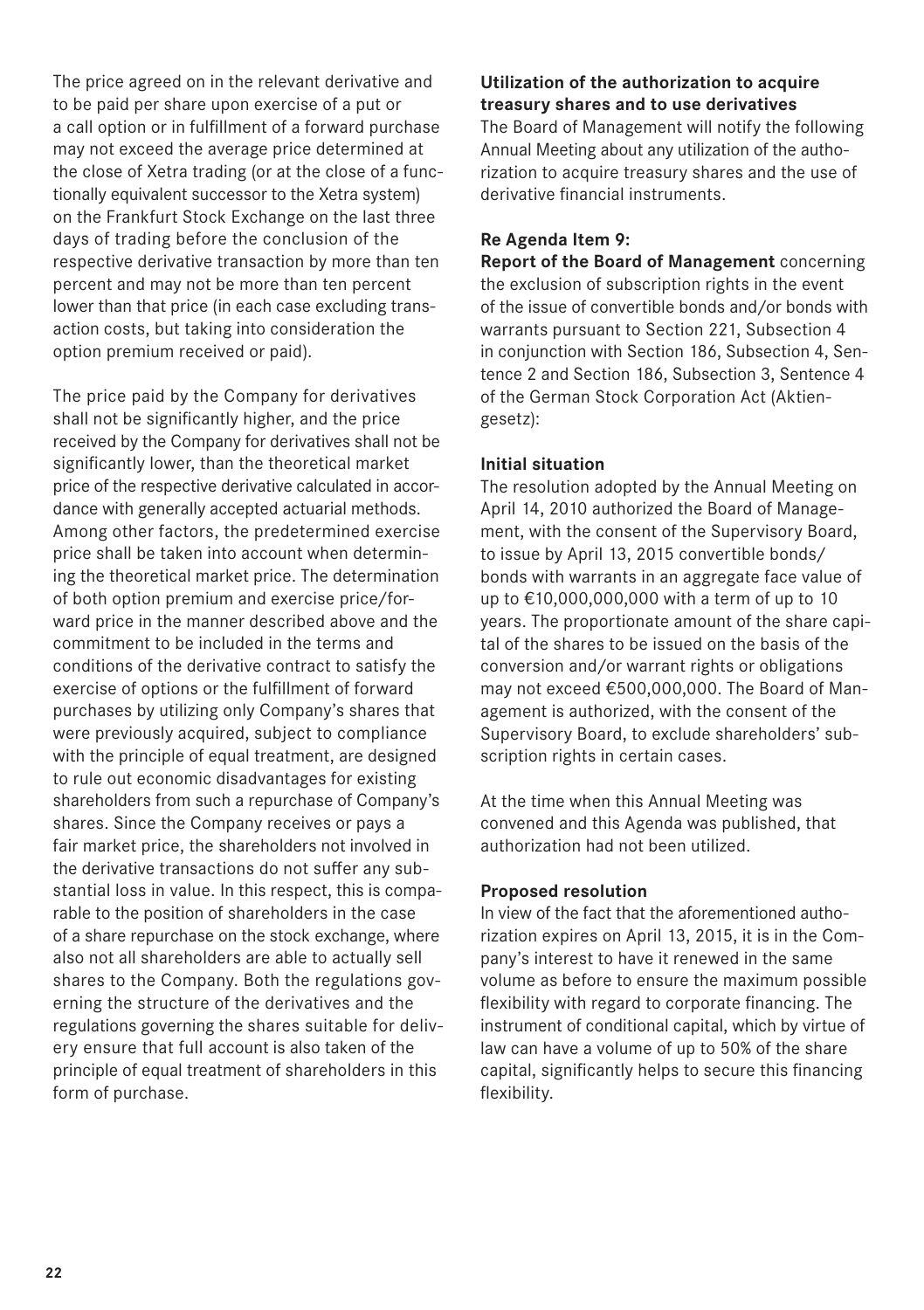#### **Advantages of this financing instrument**

Adequate capital resources are an essential basis for the Company's corporate development and successful market presence. Depending on the prevailing market situation, the issue of convertible bonds and bonds with warrants or a combination of these instruments (hereinafter jointly referred to as "bonds") can enable the Company to take advantage of attractive financing possibilities and conditions in order to provide the Group with capital at low rates of interest. The conversion and/or warrant premiums generated are beneficial to the Company. Furthermore, the issue of convertible bonds or warrant bonds, potentially in combination with other instruments such as a capital increase, may serve to broaden the investor spectrum, including what are known as anchor investors. The possibilities to provide for an obligation to exercise the conversion/warrant right or a right of the issuer to tender shares, as well as the possibility to service such rights or duties by delivering own shares, paying a cash compensation or delivering shares from the authorized/ approved capital ("genehmigtes Kapital") give more leeway for structuring such financial instruments.

For reasons of flexibility, the Company should be able to issue the bonds also via its affiliates within the meaning of Sections 15 et seq. of the German Stock Corporation Act (Aktiengesetz) and, depending on the market situation, to make use of the German or of international capital markets and to issue bonds not only in euros but also in the legal currency of any OECD country.

#### **Conversion price/warrant price**

The conversion or warrant price for a share may not be below 80% of the average price of Daimler shares at the close of Xetra trading (or at the close of a functionally equivalent successor to the Xetra system) on the Frankfurt Stock Exchange on the ten trading days prior to the day of the resolution by the Board of Management on the issue of the convertible bonds or bonds with warrants. To the extent that the shareholders have the right to subscribe to the bond issue, there is to be the alternative opportunity to establish the conversion or warrant price for Daimler shares on the basis of the average price of Daimler shares at the close of Xetra trading (or at the close of a functionally equivalent successor to the Xetra system) during the trading days of subscription rights trading on the Frankfurt Stock Exchange, with the exception of the last two trading days of subscription rights trading, with this price also having to be at least 80% of the calculated value. In the case of bonds with mandatory conversion or with an obligation to exercise the option right or a put option entitling the issuer to deliver shares, alternatively reference can be made regarding the conversion or exercise price to the stock exchange price of the Daimler AG share in the time frame of the calculation of the conversion/warrant price as defined in more detail by the terms and conditions of the bonds and/or warrants, even if this average price is below the minimum price (80%) set out above. Section 9, Subsection 1 and Section 199, Subsection 2 of the German Stock Corporation Act (Aktiengesetz) shall remain unaffected, though.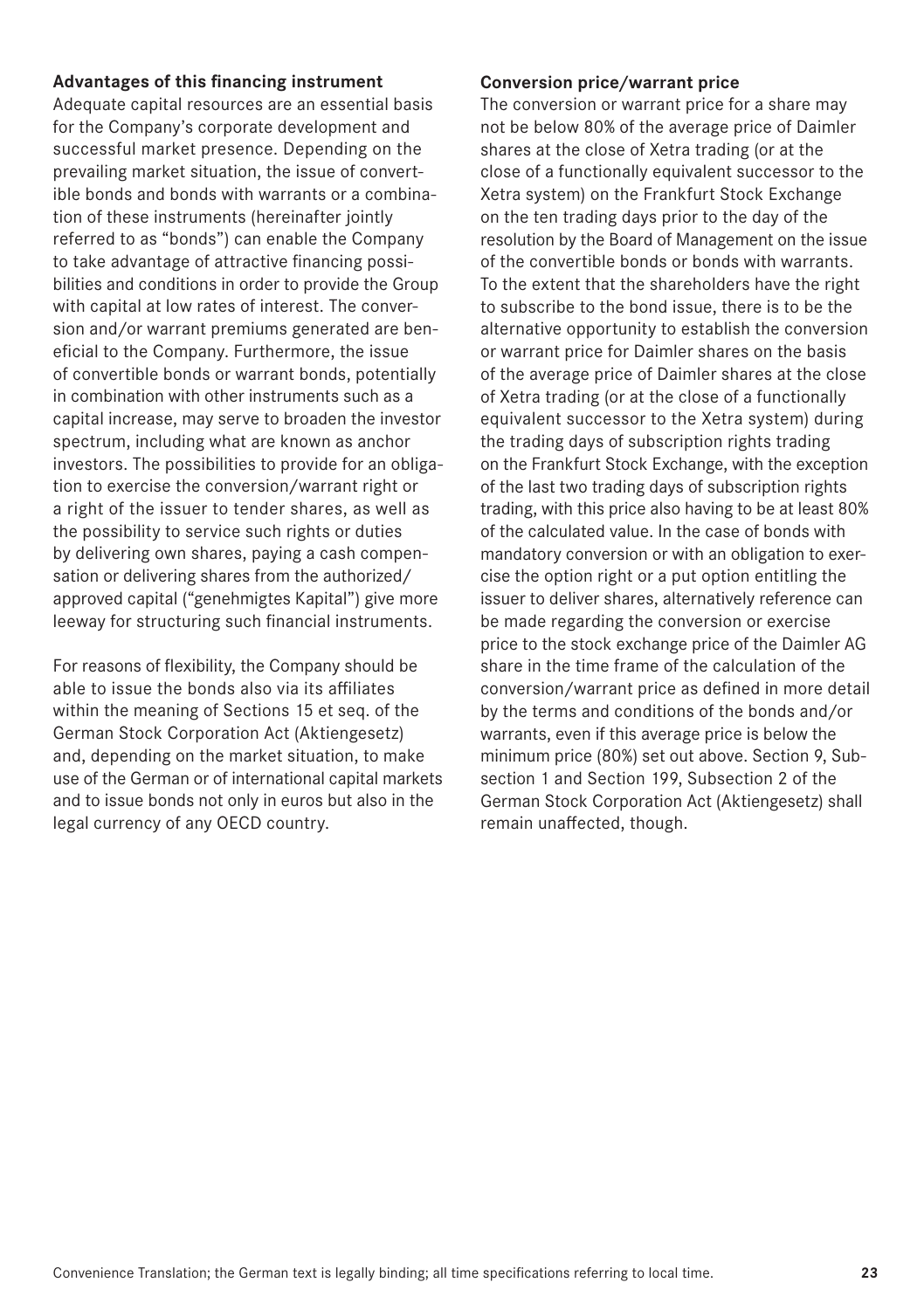Without prejudice to Section 9, Subsection 1 and Section 199, Subsection 2 of the German Stock Corporation Act (Aktiengesetz), the conversion or exercise price may be adjusted by virtue of a dilution protection or adjustment clause subject to a more precise definition of the terms and conditions of the bonds if the Company, for example, changes its share capital during the term of the bonds (e.g. through a capital increase, a capital decrease, or a stock split). Furthermore, dilution protection or other adjustments may be provided for in connection with dividend payouts, the issue of additional convertible and/or warrant bonds, transformation measures, and in the case of other events affecting the value of the options or conversion rights that may occur during the term of the bonds (e.g. control gained by a third party). Dilution protection or other adjustments may be provided in particular by granting subscription rights, by changing the conversion or warrant price, and by amending or introducing cash components.

#### **Authorized/Approved Capital ("genehmigtes Kapital"), treasury shares, cash settlement, variable structuring of the conditions**

The bond conditions can provide or allow that, in case conversion or warrant rights are exercised or corresponding obligations are fulfilled, also shares from the authorized/approved capital ("genehmigtes Kapital") or treasury shares can be granted. To further increase flexibility, the bond conditions can also include the provision or allowance that instead of granting shares in the Company to the holders of conversion or warrant rights or of bonds with corresponding obligations in the case of conversion or warrant rights being exercised or conversion or warrant obligations being fulfilled, the Company does not grant Company's shares, but pays out an equivalent value in cash. Such virtual bonds enable the Company to use financing close to capital-market conditions with no actual need for a capital-raising measure under company law. This takes into account the fact that an increase in share capital may be inappropriate at the future time of exercise of the conversion or warrant rights or fulfillment of corresponding obligations. Moreover, since no new shares are issued, utilization of the cash settlement option protects the shareholders against any reduction in the relative amounts of their shareholdings and against dilution of the net asset value of their shares. In this respect, in accordance with the conversion or warrant conditions, the equivalent value to be paid in cash corresponds to the average price of Daimler shares at the close of Xetra trading (or at the close of a functionally equivalent successor to the Xetra system) on the Frankfurt Stock Exchange during the last ten to twenty trading days after the announcement of the cash settlement.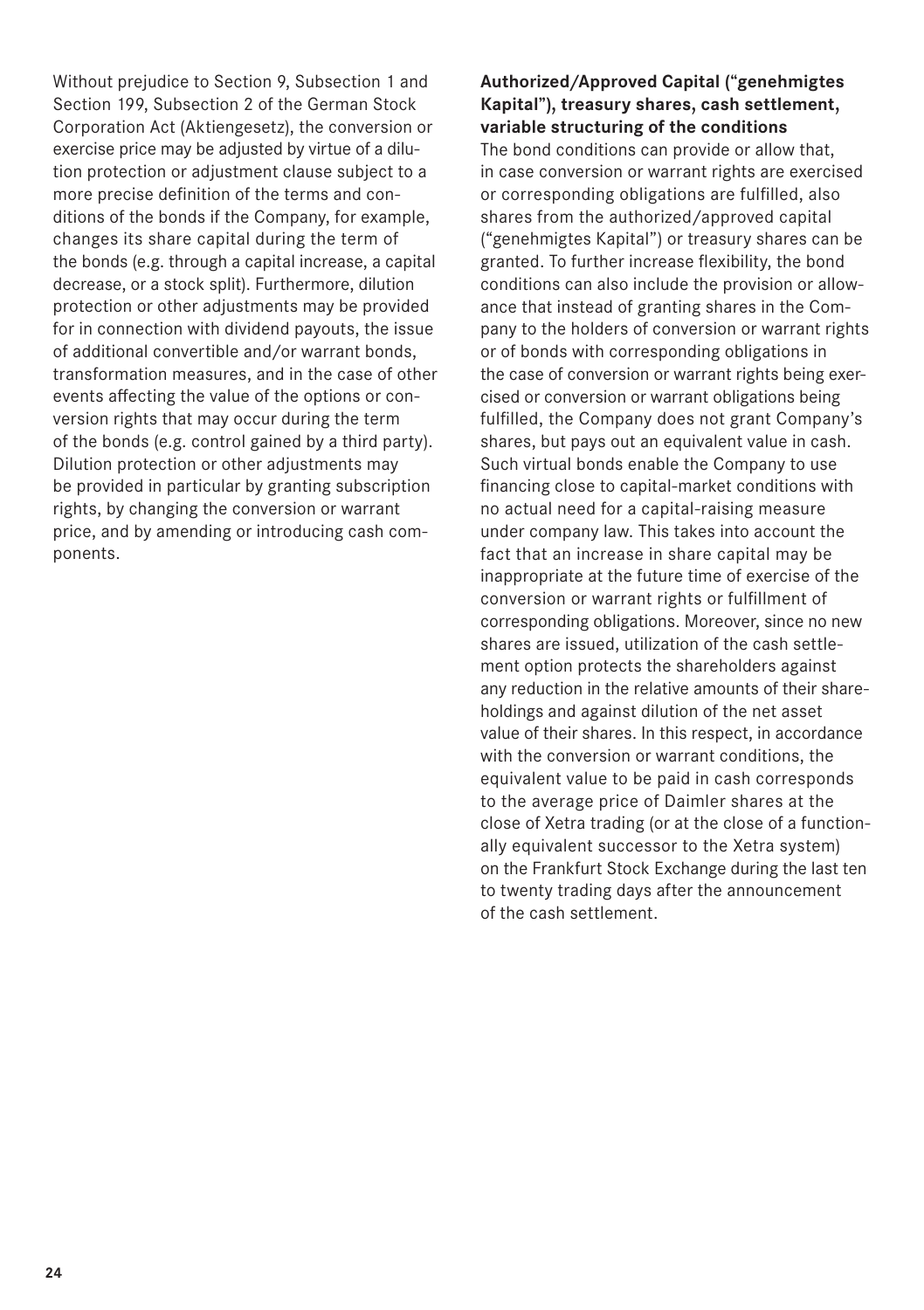Furthermore, the provision can also be made that the number of shares to be granted upon exercise of conversion or warrant rights or after fulfillment of corresponding obligations, or a related conversion ratio, is variable and can be rounded up or down to a whole number. Furthermore, for technical reasons, a supplemental cash payment can be stipulated, or provision can be made for fractions to be combined and/or compensated in cash.

#### **Shareholders' subscription rights and exclusion of subscription rights**

The shareholders are generally to have subscription rights when convertible bonds and/or bonds with warrants are issued. However, with the consent of the Supervisory Board, the Board of Management can exclude subscription rights with mutatis mutandis application of Section 221, Subsection 4, Sentence 2 in conjunction with Section 186, Subsection 3, Sentence 4 of the German Stock Corporation Act (Aktiengesetz).

The exclusion of subscription rights enables the Company to respond quickly to favorable stockmarket situations and to place bonds on the market quickly and flexibly with attractive conditions. On the other hand, in view of the increased volatility of the stock markets, the issue of convertible bonds and/or bonds with warrants with the inclusion of subscription rights is often less attractive, as in order to comply with the subscription period, the issue price must be set at a very early stage, which is to the detriment of optimum exploitation of the stock-market situation and the value of the bonds. Favorable conditions as close as possible to those prevailing on the market can generally only be established if the Company is not bound to them for an excessively long offer period. Due to applicable statutory periods in the context of subscription rights issues, it is frequently necessary to deduct a significant safety margin from the price. It is true that Section 186, Subsection 2 of the German Stock Corporation Act (Aktiengesetz) allows publication of the subscription price (and therefore of the bond conditions in the case of convertible bonds and/or bonds with warrants) not later than three days before the end of the subscription period. However, even in such cases,

there is a market risk over several days, which leads to the deduction of safety margins. Moreover, due to the uncertainty regarding utilization, subscription rights make the alternative placement with third parties more difficult and cause additional expenditure. Finally, due to the length of the subscription period, the Company is also prevented from responding quickly to changes in market conditions. This makes it more difficult to raise capital.

If the bonds are issued in exchange for cash upon exclusion of the subscription right, the shareholders' interests are safeguarded by the bonds being issued at a price that is not significantly lower than the theoretical market value of the bond. The theoretical market value is to be calculated here according to generally accepted, in particular actuarial calculation methods. In determining the price and taking into account the then current capital market situation, the Management will keep the discount on that market price as small as possible, thus reducing the financial value of a subscription right in respect of the bonds to near zero. As a result, shareholders will not suffer a material economic disadvantage following the exclusion of their subscription rights. However, it is also ensured that the conditions are determined in line with the market and that thus a considerable dilution of the value is avoided if, for instance, a book building process is carried out. In this case, investors are asked, on the basis of preliminary bond conditions, to submit purchase requests, specifying e.g. the interest rate deemed in line with the market and/or other economic components. This way, the total value of the bond is determined in close conformity with market conditions and it is ensured that the exclusion of the subscription right does not result in a significant dilution of the share value.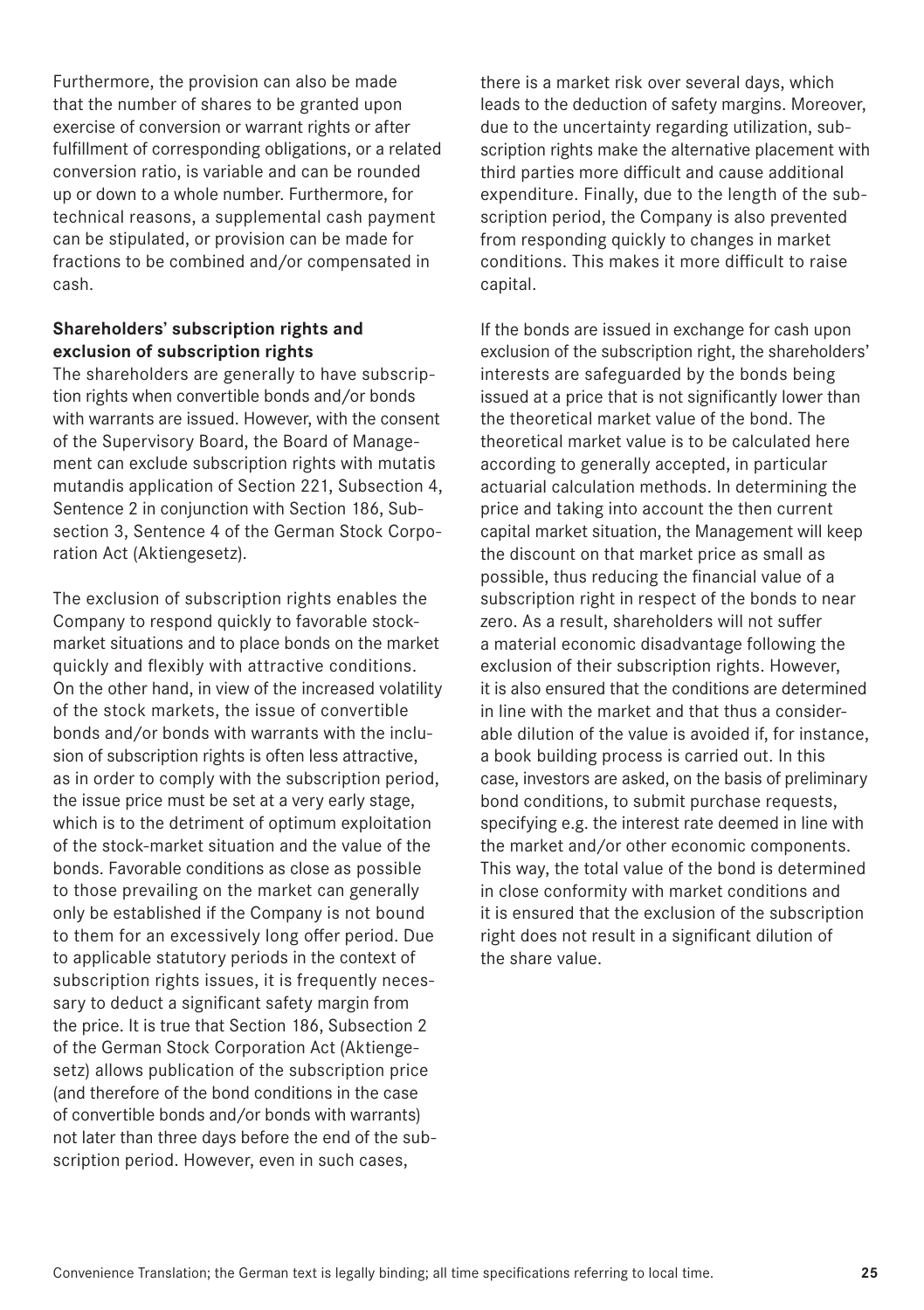Shareholders who wish to maintain their relative shareholdings in the Company's share capital can do so under almost identical conditions by making additional purchases on the capital market. This provides appropriate protection for their asset interests.

The computational portion of the share capital attributable to the total of new shares to be issued as a result of bonds to be issued against consideration in cash under this authorization must not exceed 10% of the share capital at the time when such authorization takes effect or at the time at which it is exercised, if the latter amount is lower. When determining this limit of 10% of the share capital, shares shall also be taken into account which, during the term of this authorization until its use, are issued or disposed of by direct or mutatis mutandis application of Section 186, Subsection 3, Sentence 4 of the German Stock Corporation Act (Aktiengesetz). Furthermore, also shares to be issued or granted on the basis of a convertible bond or warrant bond issued during the term of this authorization with shareholders' subscription rights excluded in accordance with said provision are to be included into this limit of 10% of the share capital.

The subscription right can also be excluded if the bonds are issued in exchange for contribution or consideration in kind, which enables the Company inter alia to use the bonds in appropriate cases as an acquisition currency, in the context of business combinations or for the purpose of acquiring (also indirectly) companies, businesses, parts of companies, participations or other assets or rights to acquire assets, including receivables against the Company or its affiliates pursuant to Sections 15 et seq. of the German Stock Corporation Act (Aktiengesetz).

This authorization enables the Company to seize quickly and flexibly advantageous opportunities in the national and international markets to expand its business by acquisition against the issue of bonds in the interest of the Company and its shareholders. The Management will check in each individual case whether to make use of this authorization as soon as the acquisition opportunities take a more concrete shape. It will not exclude the shareholders' subscription rights unless this would be in the Company's best interests.

The proposed authorization to exclude the subscription right in the case of fractions that may result from the amount of the total amount issued from time to time and from a practicable conversion/subscription ratio serves the purpose to facilitate ease of handling.

Moreover, the Board of Management, with the consent of the Supervisory Board, shall be authorized to exclude subscription rights in order to grant holders/creditors of conversion or warrant rights or respective conversion or warrant obligations on Company's shares subscription rights as compensation against the effects of dilution to the extent to which they would be entitled upon exercising such rights or fulfilling such obligations.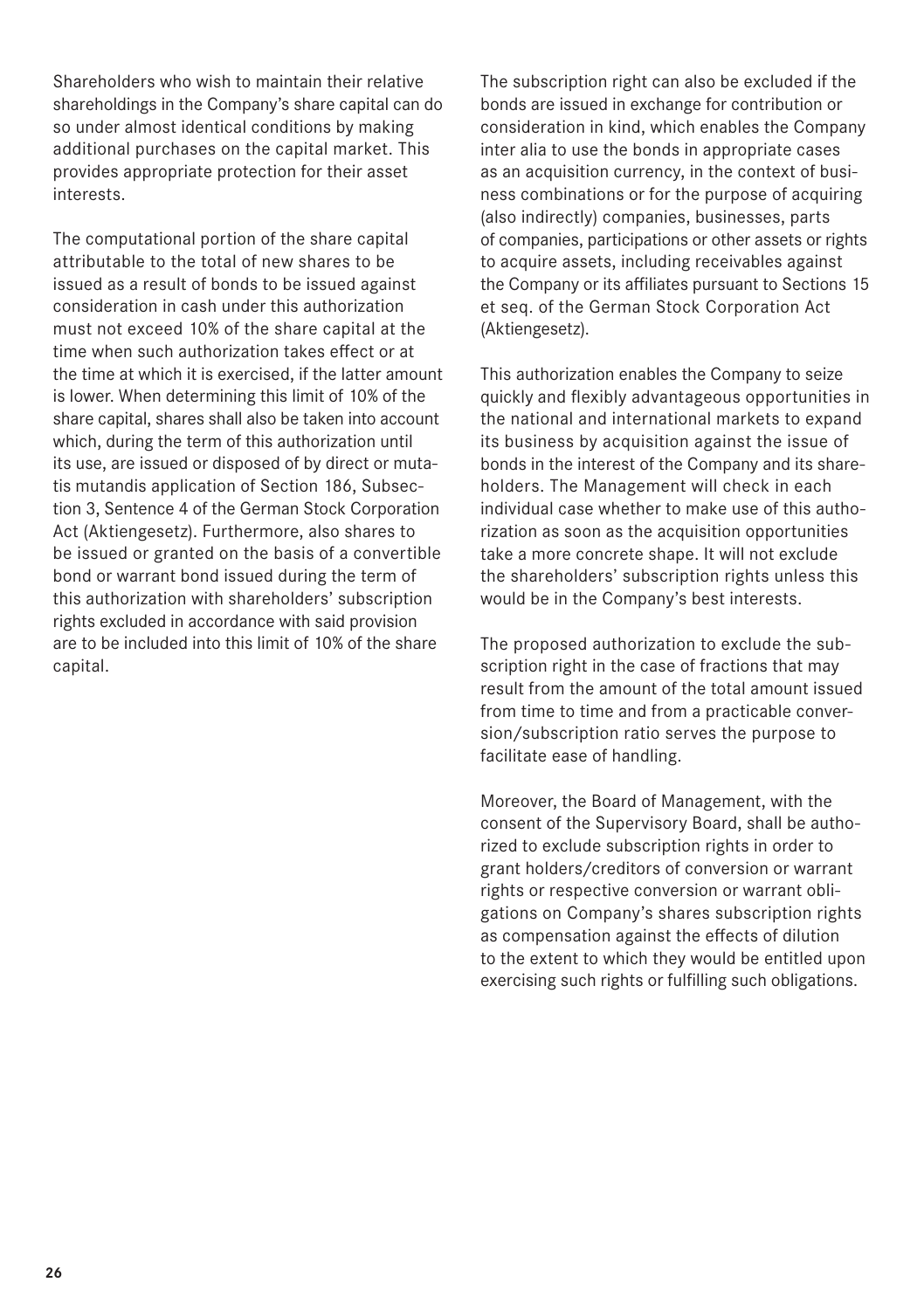<span id="page-25-0"></span>The exclusion of shareholders' subscription rights for the benefit of holders/creditors of outstanding bonds has the advantage that the conversion or exercise price of the already outstanding bonds, which are commonly equipped with an anti-dilution mechanism, does not have to be reduced. As a result, the attractiveness of a bond issue may be enhanced by placing the bonds in several tranches in order to raise a higher total inflow of funds.

Bonds may be issued upon exclusion of the subscription right under this authorization only if the computational portion of the share capital attributable to the total of the new shares to be issued on the basis of such bond does not exceed 10% of the share capital at the time this authorization takes effect. This limit is to include (i) shares issued or sold during the term of this authorization with the exclusion of subscription rights in exchange for contribution in cash and/or in kind as well as (ii) shares to be issued on the basis of a convertible bond or warrant bond issued during the term of this authorization based on the use of another authorization under exclusion of the subscription right.

#### **Conditional capital**

Conditional capital is required to be able to service the conversion and warrant rights and/or corresponding obligations associated with convertible bonds and bonds with warrants. The issue price is equal to the conversion or warrant price.

\*\*\*\*\*

#### **Total number of shares and voting rights**

At the time of convening the Annual Meeting, the Company's share capital is divided into 1,069,837,447 shares, each of which confers one vote to its holder. The Company holds no treasury shares at said time.

\*\*\*\*\*

#### **Conditions for attending the Annual Meeting of the Shareholders and for exercising voting rights**

Shareholders are entitled to attend the Annual Meeting and to exercise their voting rights if they are listed as shareholders in the Company's share register on the day of the Annual Meeting and have notified the Company of their intention to attend the Annual Meeting so that notification is received by the Company at the **latest by 24:00 hours (midnight) on March 27, 2015.**

Shareholders who are listed as shareholders in the share register can notify the shareholder service of Daimler AG of their intention to attend the Annual Meeting at:

Daimler Aktionärsservice Postfach 1460 61365 Friedrichsdorf, Germany Fax No.: +49 (0)69 2222 34282 E-mail: daimler.service@rsgmbh.com

or as from March 3, 2015 by using the accessprotected e-service for shareholders on the Internet at https://register.daimler.com.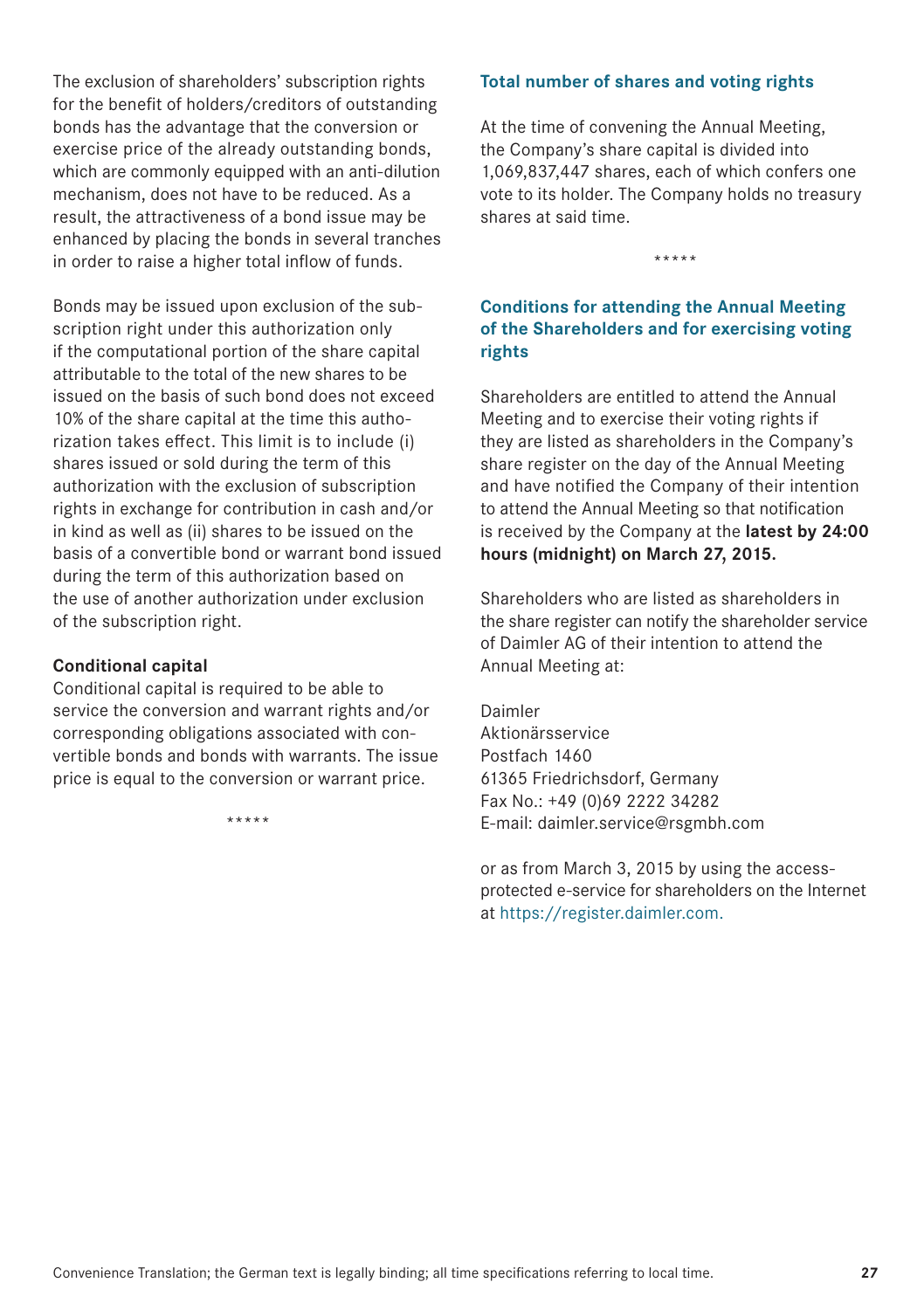<span id="page-26-0"></span>Shares will not be blocked as a result of shareholders notifying their intention to attend the Annual Meeting. Shareholders can also dispose of their shares after giving notification. The number of shares held by each shareholder as entered in the share register on the day of the Annual Meeting is decisive for attending and casting votes. Said number of shares will correspond to the number of shares as at the registration deadline of 24:00 hours (midnight) on March 27, 2015 since changes to the share register are not made for technical reasons from the end of March 27, 2015 up to the end of the Annual Meeting (registration stop). The technically decisive effective date regarding the number of shares (Technical Record Date) is therefore the end of March 27, 2015.

Please understand that due to the large number of attendees expected on the basis of previous experience, we can generally only provide each shareholder with a maximum of two admission tickets for our Annual Meeting.

Only shareholders entitled to attend the Annual Meeting and authorized proxies will receive admission tickets and pads of voting cards. Unlike the notification, however, the admission ticket is not a condition for attending the Annual Meeting; it only simplifies procedures at the entrance desks for granting access to the Annual Meeting.

\*\*\*\*\*

#### **Details of the e-service for shareholders**

The convocation of the Annual Meeting on April 1, 2015 is sent by regular mail to all shareholders entered in the share register who have not yet agreed to have it sent by e-mail. On the reverse side of the letter of invitation sent by regular mail, the registration data for our e-service for shareholders can be found, i.e., the shareholder's number and the individual access number. With this data, shareholders using the e-service for shareholders can – as from March 3, 2015 – give notification of their intention to attend the Annual Meeting, order admission tickets, in the context of ordering admission tickets authorize a third party as proxy, or authorize and instruct the voting proxies appointed by the Company, cast their vote by absentee voting without attending the Annual Meeting, and withdraw or amend absentee votes and authorizations and instructions for the Company proxies if such votes are previously cast or authorized via the e-service for shareholders. Once again, shareholders who use the e-service for shareholders will have the possibility to print out their admission tickets themselves.

Shareholders who have agreed to have the Annual Meeting documentation sent by e-mail will receive the e-mail with the convocation as an attached pdf file, as well as a link to the e-service for shareholders, at the e-mail address they have specified.

Users of the e-service for shareholders who have already registered for the service can use their self-issued User ID and password.

Please note that requests to speak, questions, motions and election proposals by shareholders for the Annual Meeting cannot be accepted/ submitted nor objections to resolutions passed at the Annual Meeting lodged, via the e-service for shareholders.

\*\*\*\*\*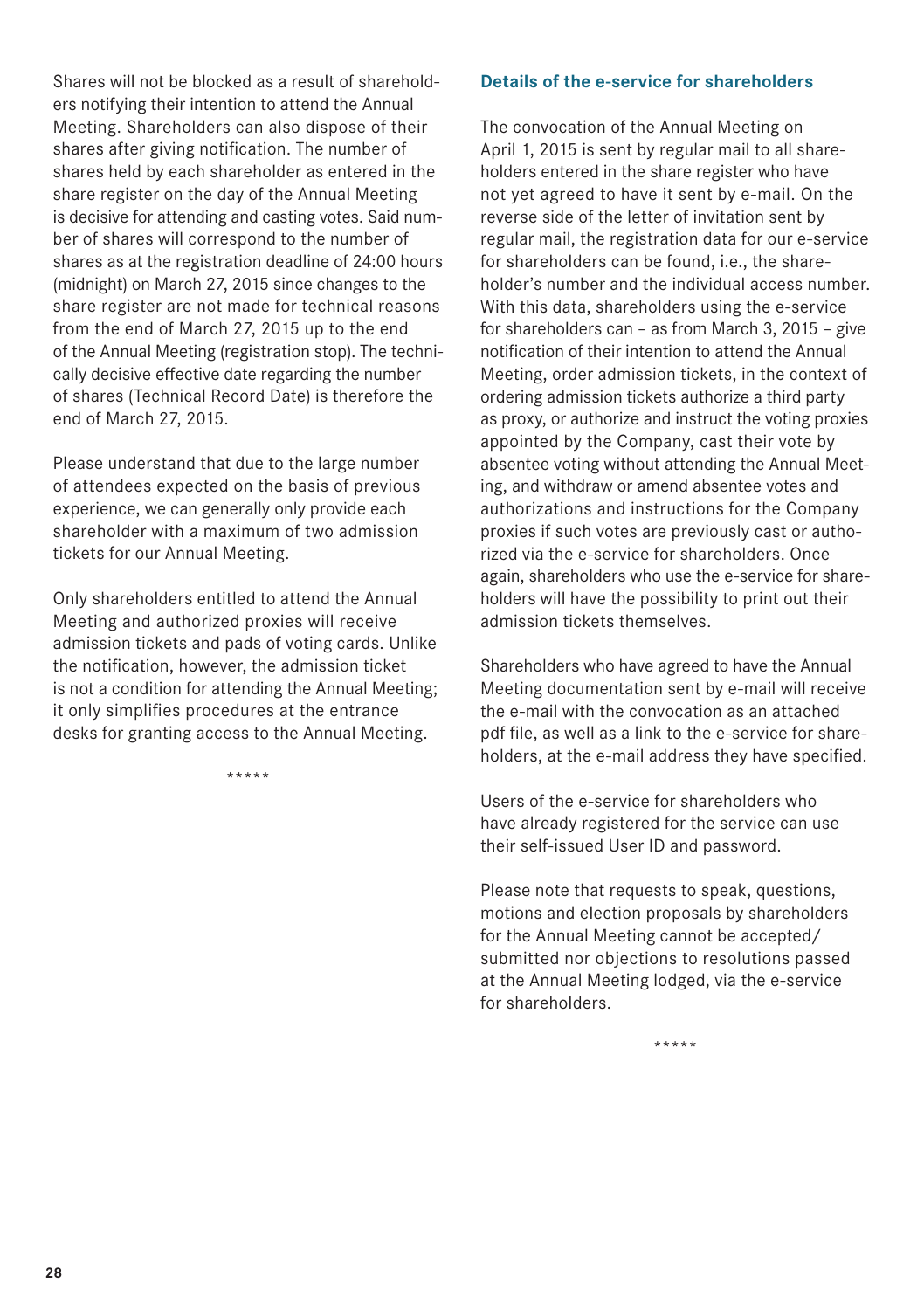#### <span id="page-27-0"></span>**Absentee voting procedure**

Shareholders who are listed as shareholders in the share register on the day of the Annual Meeting can cast absentee votes without attending the Annual Meeting. Timely notification of the intention to attend the Annual Meeting is indispensable also for this way of voting.

Absentee votes can be sent to the Company in writing or via electronic media ("Textform") at the address, fax number or e-mail address stated above in the section headed "Conditions for attending the Annual Meeting of the Shareholders and for exercising voting rights" for the notification of the intention to attend the Annual Meeting by 24:00 hours (midnight) on March 27, 2015 (receipt); absentee votes timely received in such a manner can also be withdrawn or amended in advance of the Annual Meeting using these communication channels when received by the Company by 24:00 hours (midnight) on March 31, 2015.

Absentee votes can also be cast via the e-service for shareholders. Shareholders who timely notify the Company via the e-service for shareholders of their intention to attend the Annual Meeting may cast, withdraw or amend their absentee votes by this method until shortly before the start of voting on the day of the Annual Meeting, in any case until 12:00 hours (noon).

Shareholders not using the e-service for shareholders to cast their absentee votes are requested to use the reply form enclosed with the invitation.

Personal attendance at the Annual Meeting by a shareholder or a third party authorized as proxy will automatically be deemed a withdrawal of any absentee votes previously cast.

Absentee votes on Agenda Item 2 shall also count in the voting on the adjusted proposal for the appropriation of profits as a result of a change in the number of shares entitled to dividends for the preceding financial year 2014.

If an individual vote is taken on an Agenda Item, a vote on this item in its entirety will count as a corresponding vote on each point of the individual vote.

Please note that it is not possible – even via the e-service for shareholders – to cast absentee votes for votes, if any, which are taken on countermotions or election proposals that are only announced in the Annual Meeting or on any other motions, including procedural motions, that were not communicated in advance of the Annual Meeting. Nor can requests to speak, questions, motions or election proposals be accepted or submitted, or objections lodged against resolutions, by absentee voting in advance of or during the Annual Meeting.

Authorized banks, shareholders' associations and equivalent persons or institutions as defined by Section 135, Subsections 8 and 10 of the German Stock Corporation Act (Aktiengesetz) may also vote by absentee voting.

\*\*\*\*\*

#### **Procedure for proxy voting**

Shareholders listed in the share register on the day of the Annual Meeting also have the option of voting by proxy, for example by a bank or a shareholders' association or the voting proxies appointed by the Company. In this case, too, timely notification is to be ensured by the shareholder or by a proxy.

If a shareholder authorizes more than one proxy, the Company may reject one or more of those proxies.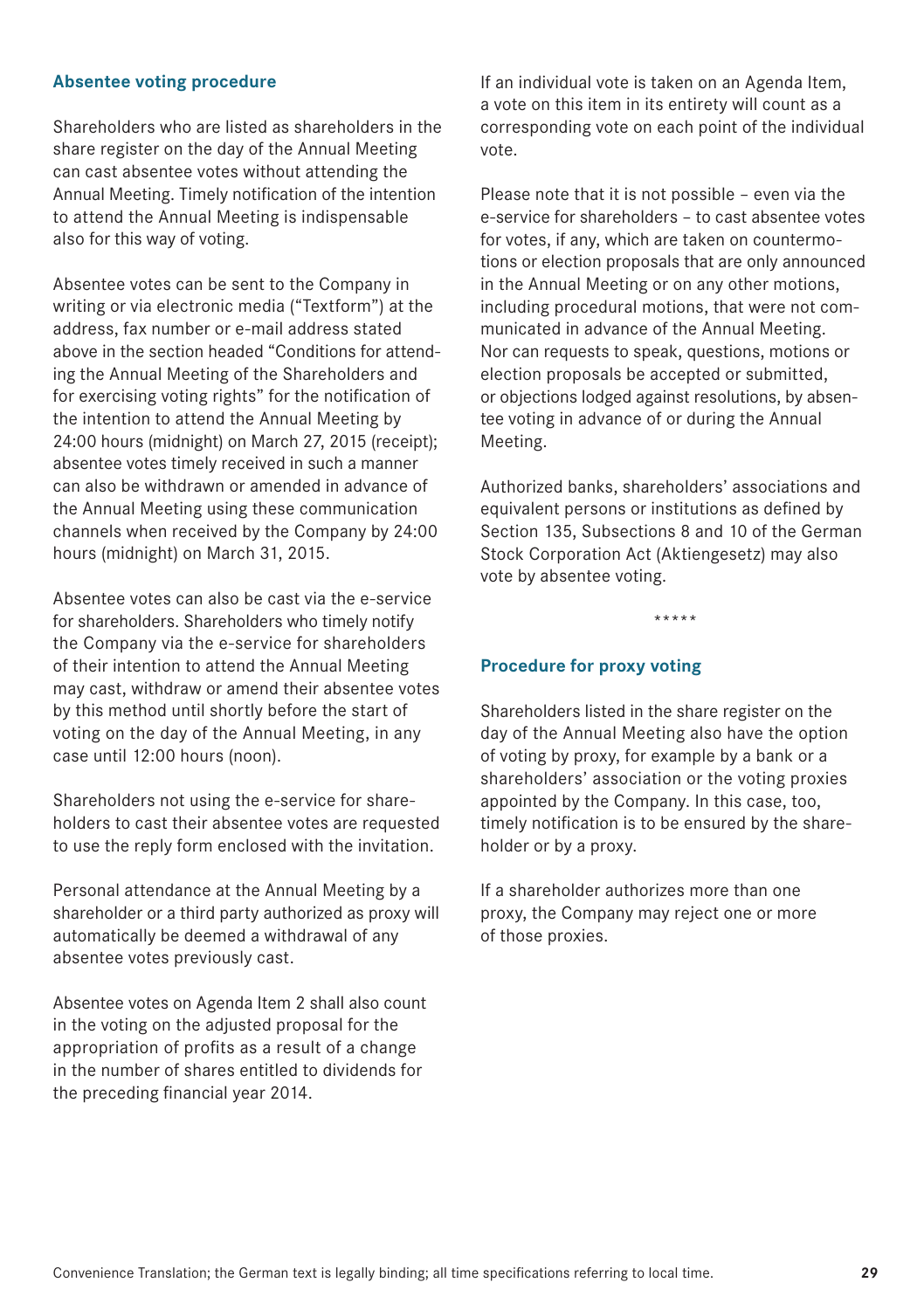#### **Proxies**

**If neither a bank** nor a shareholders' association nor another equivalent person or institution as defined by Section 135, Subsections 8 and 10 of the German Stock Corporation Act (Aktiengesetz) is authorized as a proxy, the proxy authorization and any revocation of such authorization are to be communicated either (i) in writing or via electronic media ("Textform") to the address, fax number or e-mail address stated above in the section "Conditions for attending the Annual Meeting of the Shareholders and for exercising voting rights" for the notification of the intention to attend the Annual Meeting, or (ii) in writing or via electronic media ("Textform") to the proxy. In the latter case, the Company must be furnished with proof in writing or via electronic media ("Textform").

The proof of proxy authorization or any revocation of proxy authorization vis-à-vis the Company can be communicated to the Company at the address, fax number or e-mail address specified above in the section "Conditions for attending the Annual Meeting of the Shareholders and for exercising voting rights" for the notification of the intention to attend the Annual Meeting. On the day of the Annual Meeting, proxy authorization can be effected also at the entrance and exit desks at the Annual Meeting.

The reply form enclosed with the letter of invitation can also be used for authorizing a proxy and providing proof thereof.

Proxy authorization can also be granted in the context of ordering admission tickets via the e-service for shareholders, provided that the Company has been timely notified of the intention to attend the Annual Meeting via the e-service for shareholders. Proxy authorizations can then be granted by this same method until shortly before the start of voting on the day of the Annual Meeting, in any case until 12:00 hours (noon). Proxy authorizations granted via the e-service for shareholders can also be revoked by the same method until shortly before the start of voting on the day of the Annual Meeting, in any case until 12:00 hours (noon).

Personal attendance by a shareholder at the Annual Meeting will automatically be deemed a revocation of proxy authorization previously granted to a third party.

The proxy authorization cards included in the pad of voting cards can be used in the Annual Meeting for authorizing as proxies other shareholders present at the Annual Meeting, shareholder representatives attending the Annual Meeting, or the voting proxies appointed by the Company.

Statutory provisions, in particular Section 135 of the German Stock Corporation Act (Aktiengesetz), apply to the authorization and revocation of proxy authorizations of **banks, shareholders' associations** or equivalent persons or institutions as defined by Section 135, Subsections 8 and 10 of the German Stock Corporation Act (Aktiengesetz), as well as to the proof of such authorization or revocation. Please also observe any relevant regulations of the banks, shareholders' associations or other equivalent persons or institutions.

If persons or institutions mentioned in the preceding paragraph are listed in the share register, they can exercise the voting rights for shares they do not own only if they are authorized to do so by the actual beneficial owner of the shares.

#### **Voting by official Company proxies**

Shareholders have the possibility to authorize proxies appointed by the Company to vote in accordance with their instructions at the Annual Meeting. The authorization of such proxies, the issuing of voting instructions and any amendments of such as well as the revocation of proxy authorization must be effected in writing or via electronic media ("Textform"); they may be made by the following methods only: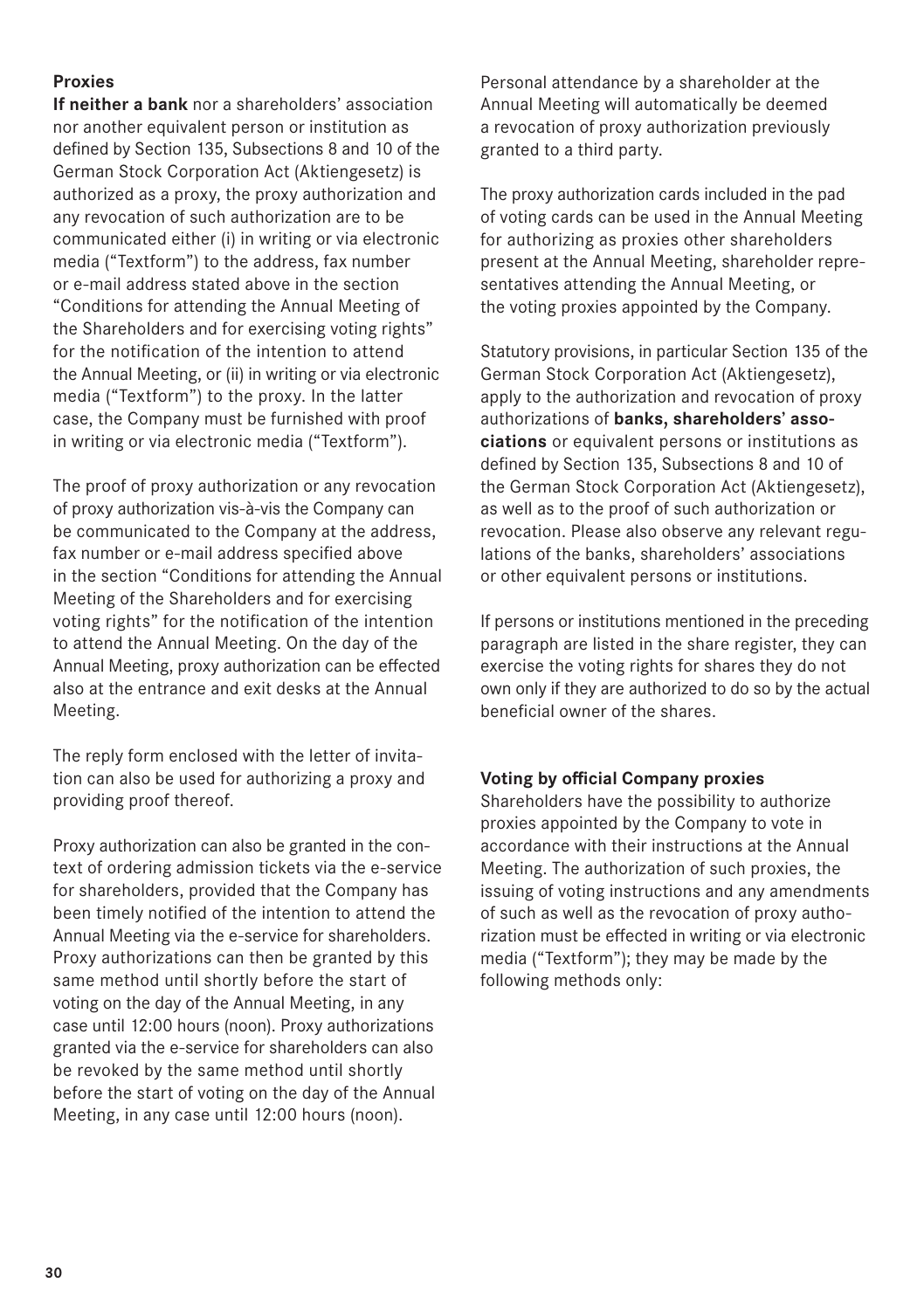<span id="page-29-0"></span>They can be sent to the Company at the address, fax number or e-mail address stated above in the section headed "Conditions for attending the Annual Meeting of the Shareholders and for exercising voting rights" for the notification of the intention to attend the Annual Meeting by 24:00 hours (midnight) on March 27, 2015 (receipt) at the latest; proxy authorizations and voting instructions timely received that way can also be withdrawn or amended in advance of the Annual Meeting using these same methods when received by the Company by 24:00 hours (midnight) on March 31, 2015.

Proxy authorization and voting instructions to Company proxies can also be issued via the e-service for shareholders. Shareholders who timely notify the Company via the e-service for shareholders of their intention to attend the Annual Meeting can issue, revoke or amend proxy authorizations and voting instructions to Company proxies by the same method until shortly before the start of voting on the day of the Annual Meeting, in any case until 12:00 hours (noon).

Shareholders not using the e-service for shareholders to grant proxy authorizations and issue instructions are requested to use the reply form enclosed with the letter of invitation.

On the day of the Annual Meeting, proxy authorization and voting instructions for the Company proxies as well as amendments and the revocation can be effected in writing or via electronic media ("Textform") also at the entrance and exit desks at the Annual Meeting.

Personal attendance by a shareholder or a third party authorized as proxy at the Annual Meeting will automatically be deemed a revocation of proxy authorization previously granted to the Company's voting proxies.

The Company's voting proxies will exercise shareholders' voting rights in accordance with their instructions; even when appointed as proxies, they may only exercise voting rights if express instructions have been given on each item of the Agenda and/or on any countermotions and election proposals made accessible before the Annual Meeting.

Even when authorized, the Company's voting proxies may not vote on any countermotions or election proposals that are only announced in the Annual Meeting or on any other motions not communicated in advance of the Annual Meeting. Neither in advance of nor during the Annual Meeting may they take receipt of any instructions relating to procedural motions, requests to speak, asking questions or bringing forward motions or election proposals, or the lodging of objections against resolutions by the Annual Meeting.

Instruction to the Company's voting proxies on Agenda Item 2 will also apply in the voting of the adjusted proposal for the appropriation of profits as a result of a change in the number of shares entitled to dividends for the preceding financial year 2014. If an individual vote is taken on an item on the Agenda, an instruction on this item in its entirety will be deemed instruction on each point of the individual vote.

\*\*\*\*\*

#### **Note for shareholders entered in the US share register**

Shareholders entered in the US share register can also notify the Company of their intention to attend the Annual Meeting and obtain further information from

Daimler AG c/o American Stock Transfer & Trust Company,  $\overline{L}$ 6201 15th Avenue Brooklyn, NY 11219 Attn. Isaac Kagan Fax No. (001) 718 765 8792.

\*\*\*\*\*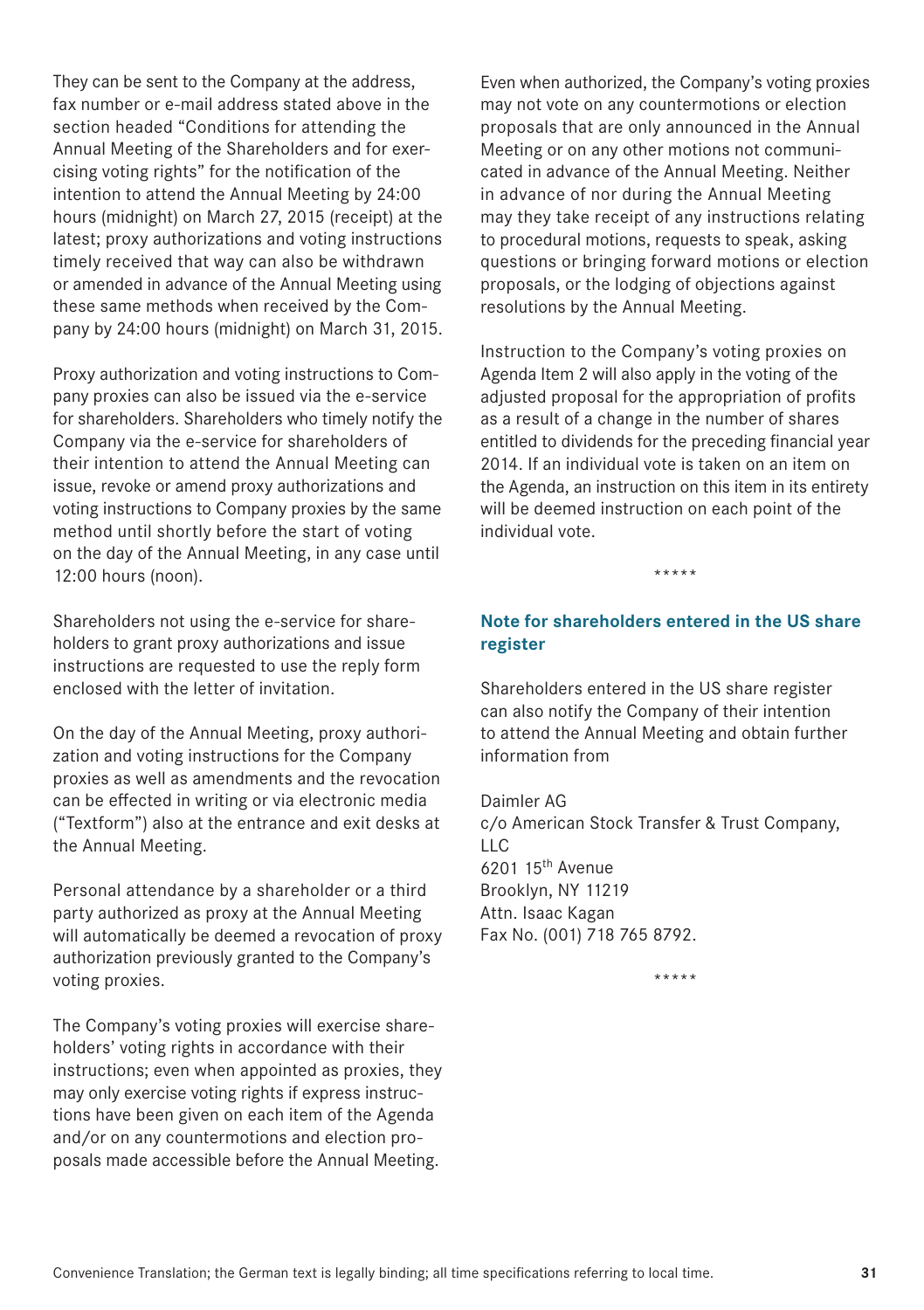#### <span id="page-30-0"></span>**Questions, motions, election proposals, requests for information**

**Details of shareholders' rights pursuant to Section 122, Subsection 2, Section 126, Subsection 1, Section 127 and Section 131, Subsection 1 of the German Stock Corporation Act (Aktiengesetz)**

#### **Requests for additions to the Agenda pursuant to Section 122, Subsection 2 of the German Stock Corporation Act (Aktiengesetz)**

Shareholders whose combined shareholdings add up to the proportionate amount of €500,000 of the share capital (equivalent to 174,216 shares) can request that items be placed on the Agenda and announced as such. Each new item must be accompanied by supporting information or a resolution proposal. Such requests are to be addressed in writing to the Board of Management of Daimler AG and must be received by the Company at least 30 days before the Annual Meeting, i.e., at the latest by 24:00 hours (midnight) on March 1, 2015. Please send such requests to the following address:

Daimler AG The Board of Management Attn. Dr. Felix Herbold Mercedesstr.137 70327 Stuttgart Germany

Pursuant to Section 122, Subsection 2 and Subsection 1 in conjunction with Section 142, Subsection 2, Sentence 2 of the German Stock Corporation Act (Aktiengesetz), shareholders making such requests must prove that they have held the required number of shares since at least 00:00 hours (midnight) on January 1, 2015.

If not previously announced when the Annual Meeting was convened, additions to the Agenda that are required to be announced are published in the Federal Gazette (Bundesanzeiger) without delay upon receipt of the corresponding request. They are also published on the Internet at www.daimler.com/ir/am2015 and are communicated to shareholders entered in the share register.

#### **Countermotions and election proposals, Section 126, Subsection 1 and Section 127 of the German Stock Corporation Act (Aktiengesetz)**

Moreover, shareholders of the Company can submit countermotions to proposals of the Board of Management and/or Supervisory Board concerning certain items of the Agenda and can submit election proposals. Countermotions must be accompanied by a reason. Countermotions, election proposals and other inquiries from shareholders regarding the Annual Meeting are to be sent exclusively to:

Daimler AG Investor Relations HPC 096 – 0324 70546 Stuttgart, Germany (Fax No. +49 (0)711/17-94075)

or by e-mail to: investor.relations@daimler.com

Any countermotions and/or election proposals that are otherwise addressed need not to be made accessible.

Countermotions and election proposals as well as the reason for countermotions need not to be made accessible either in the cases stipulated in Section 126, Subsection 2 of the German Stock Corporation Act (Aktiengesetz).

An election proposal also does not need to be made accessible if it does not contain the proposed persons' name, current profession and place of residence and, in the case of proposals for the election of Supervisory Board members, details of the proposed candidate's memberships in other statutory supervisory boards as defined by Section 125, Subsection 1, Sentence 5 of the German Stock Corporation Act (Aktiengesetz).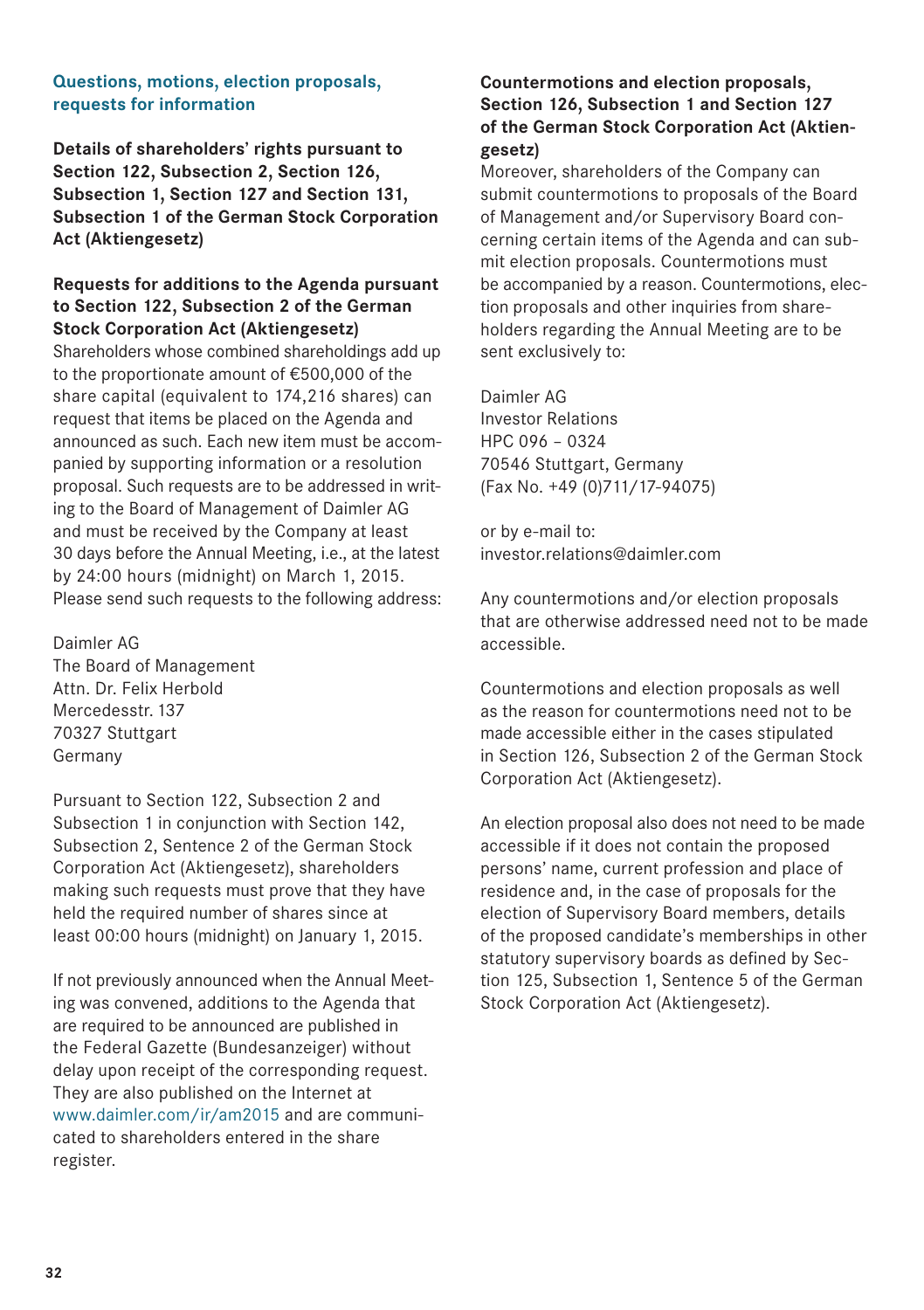<span id="page-31-0"></span>We will publish countermotions and election proposals from shareholders that are to be made accessible, including the shareholders' names and reasons that are to be made accessible after they are received on the Internet at www.daimler.com/ir/am2015/motions. Countermotions and election proposals relating to the items of the Agenda that are to be made accessible and that are received at the addresses stated in the first paragraph of this section ("Countermotions and election proposals, Section 126, Subsection 1 and Section 127 of the German Stock Corporation Act (Aktiengesetz)") at least 14 days before the Annual Meeting, i.e., by 24:00 hours (midnight) on March 17, 2015, will be taken into consideration. Any statements of position by the Management will also be published at the same Internet address.

#### **Right of information pursuant to Section 131, Subsection 1 of the German Stock Corporation Act (Aktiengesetz)**

Upon request, at the Annual Meeting each shareholder is to be given information by the Board of Management concerning the affairs of the Company and the legal and business relations of the Company with its subisidiaries, as well as on the situation of the Group and the companies included in the consolidated financial statements, provided that such information is necessary to enable a proper appraisal of a subject matter included in the Agenda to be made.

#### **Explanation of shareholders' rights**

Explanation of shareholders' rights pursuant to Section 122, Subsection 2, Section 126, Subsection 1, Section 127 and Section 131, Subsection 1 of the German Stock Corporation Act (Aktiengesetz) can also be found on the Internet at www.daimler.com/ir/am2015.

\*\*\*\*\*

#### **Information and documentation for the Annual Meeting**

Information and documentation pursuant to Section 124a of the German Stock Corporation Act (Aktiengesetz), including the convocation of the Annual Meeting and the Annual Report 2014, information on the person proposed for election as member of the Supervisory Board under Agenda Item 6, the reports of the Board of Management on Agenda Items 7, 8 and 9, other documents and motions to be made accessible to the shareholders as well as further information is available on the Internet at www.daimler.com/ir/am2015 as from the date of convocation of the Annual Meeting. All information that is required by law to be made accessible to the Annual Meeting will be accessible also at the Annual Meeting.

#### **Broadcast of the Annual Meeting on the Internet**

Shareholders who are unable to attend the Annual Meeting in person can follow the introductory statement of the Chairman of the Supervisory Board and the speech of the Chairman of the Board of Management on the Internet at www.daimler.com/ir/am2015. Further information about the Annual Meeting and the subsequent voting results can also be accessed at the same Internet address.

The convocation of the Annual Meeting is published in the Federal Gazette (Bundesanzeiger) of February 17, 2015.

Stuttgart, February 2015

Daimler AG The Board of Management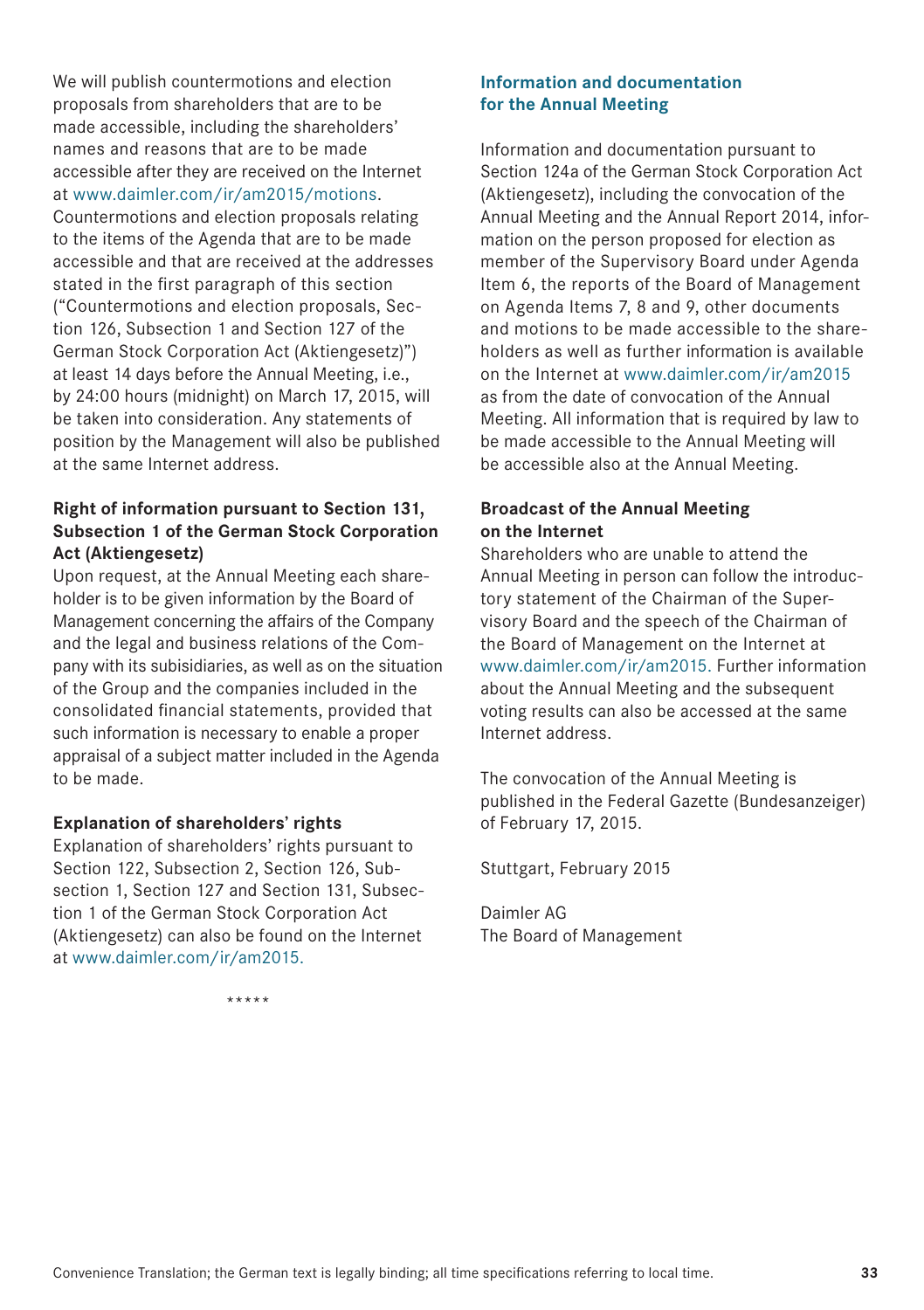# <span id="page-32-0"></span>Internet | Information | Adresses

**Information on the Internet.** Special information on our shares and earnings development can be found in the "Investor Relations" section of our website www.daimler.com It includes the Group's annual and interim reports and the company financial statements of Daimler AG. You can also find topical reports, presentations, an overview of various key figures, information on our share price and other services.

#### www.daimler.com/investors

#### **Publications for our shareholders:**

- Annual Report (German, English)
- Interim Reports for the 1st, 2nd and 3rd quarters (German, English)
- Sustainability Report (German, English)
- Brochure: Company Profile (German, English)

#### www.daimler.com/ir/reports www.daimler.com/downloads/en

The aforementioned publications can be requested from: Daimler AG, Investor Relations, HPC 0324, 70546 Stuttgart, Germany. Phone +49 711 17 92262 Fax +49 711 17 92287 order.print@daimler.com

#### **Daimler AG**

70546 Stuttgart Phone +49 711 17 0 Fax +49 711 17 22244 www.daimler.com www.daimler.mobi

#### **Investor Relations**

Phone +49 711 17 95277 +49 711 17 92261 +49 711 17 95256 Fax +49 711 17 94075 ir.dai@daimler.com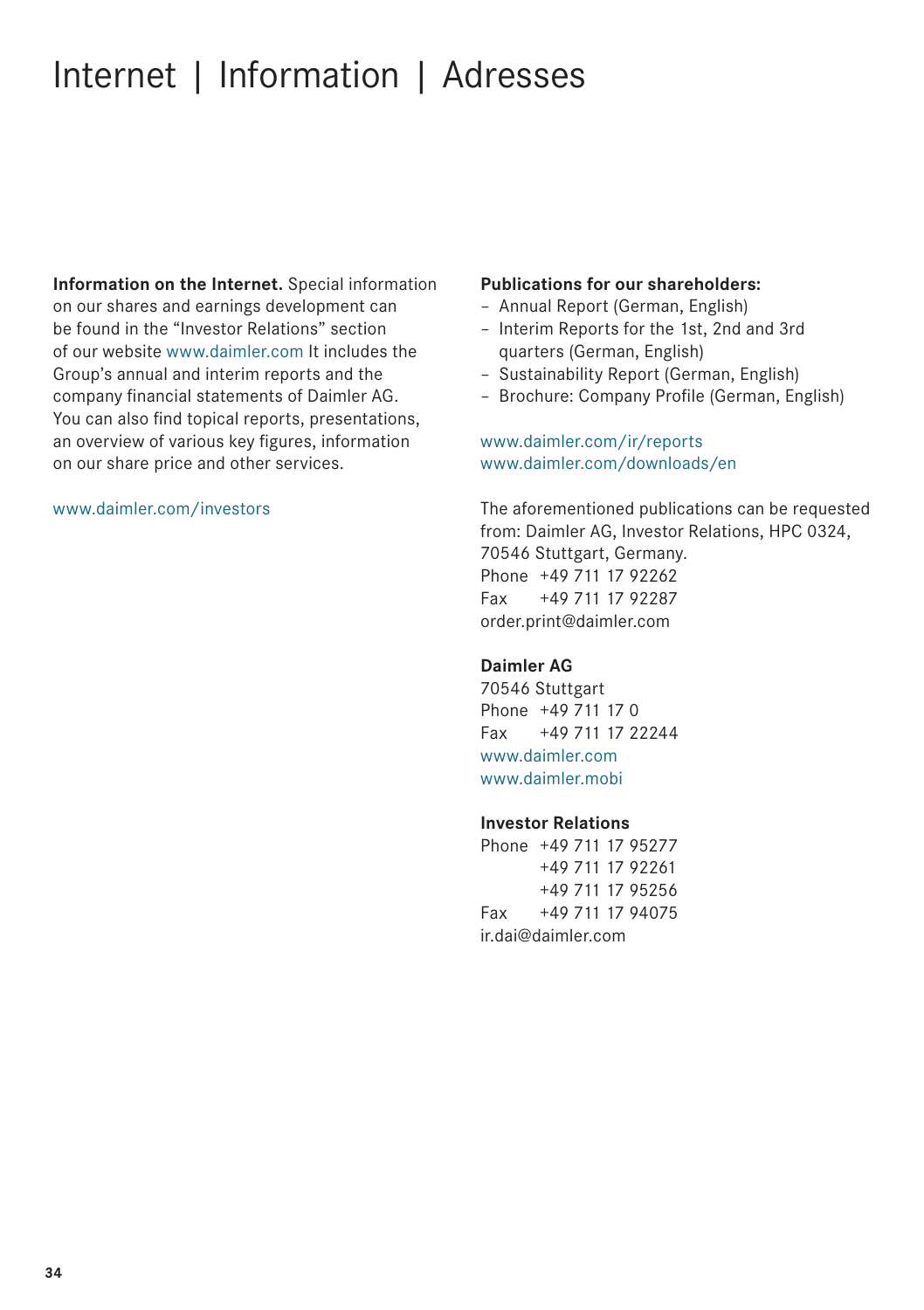## <span id="page-33-0"></span>Financial Calendar 2015

**Annual Press Conference** February 5, 2015

**Analyst and Investor Conference** February 6, 2015

**Presentation of Annual Report 2014** February 17, 2015

**Annual Meeting 2015** Messe Berlin April 1, 2015

**Interim Report Q1 2015** April 28, 2015

**Interim Report Q2 2015** July 23, 2015

**Interim Report Q3 2015** October 22, 2015

As we cannot rule out changes of dates, we recommend checking them on the Internet at www.daimler.com/ir/calendar**.**